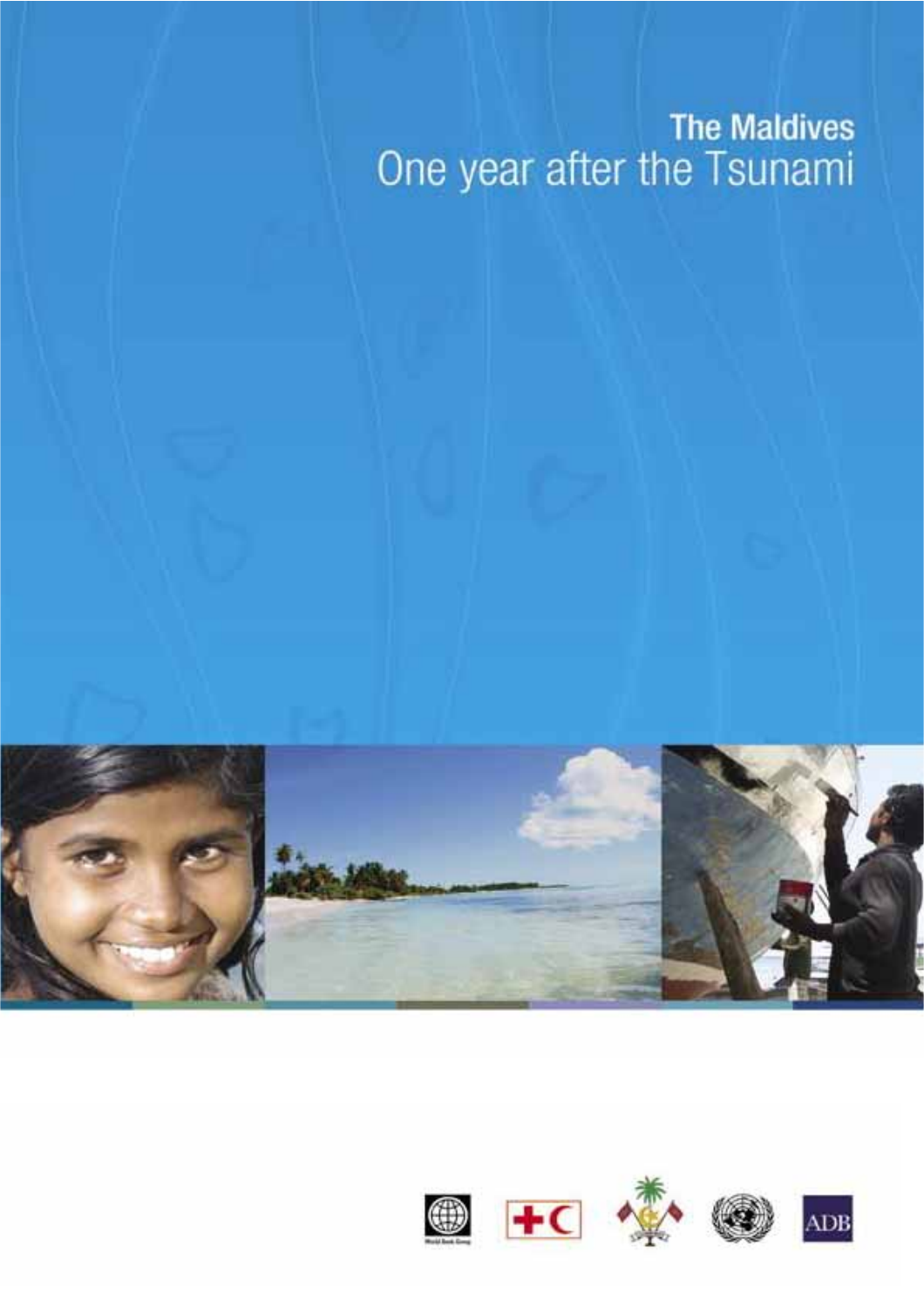Photos courtesy of copyright holders:

Christelle Chappoy, UNDP; Mandy Fitchett, OCHA; Government of the Republic of Maldives; Clare Graham, British Red Cross; Yassin Hameed, Portrait Gallery; Giacomo Pirozzi, UNICEF; Mohamed Rasheed, UNICEF; Ahmed Shameem, UNICEF; Yoshi Shimizu, IFRC; Svend Erik Sørensen, UNEP; Ewald Spitalder, UNEP; Stacey Winston, IFRC

Design by Shane Ricketts **Printed by Novelty Press** 

This is a joint publication of the Government of the Republic of Maldives, Asian Development Bank, International Federation of the Red Cross and Red Crescent Societies, United Nations, World Bank, Government of Japan, American Red Cross, Australian Red Cross, British Red Cross, Canadian Red Cross French Red Cross, German Red Cross, OCHA, UNDP, UNEP, UNFPA, UNICEF, WFP, and WHO.

Published by Ministry of Planning and National Development Ghaazee Building, 4th Floor Ameer Ahmed Magu Malé 20-05, Maldives First Edition, 2005.

ISBN 99915-55-51-X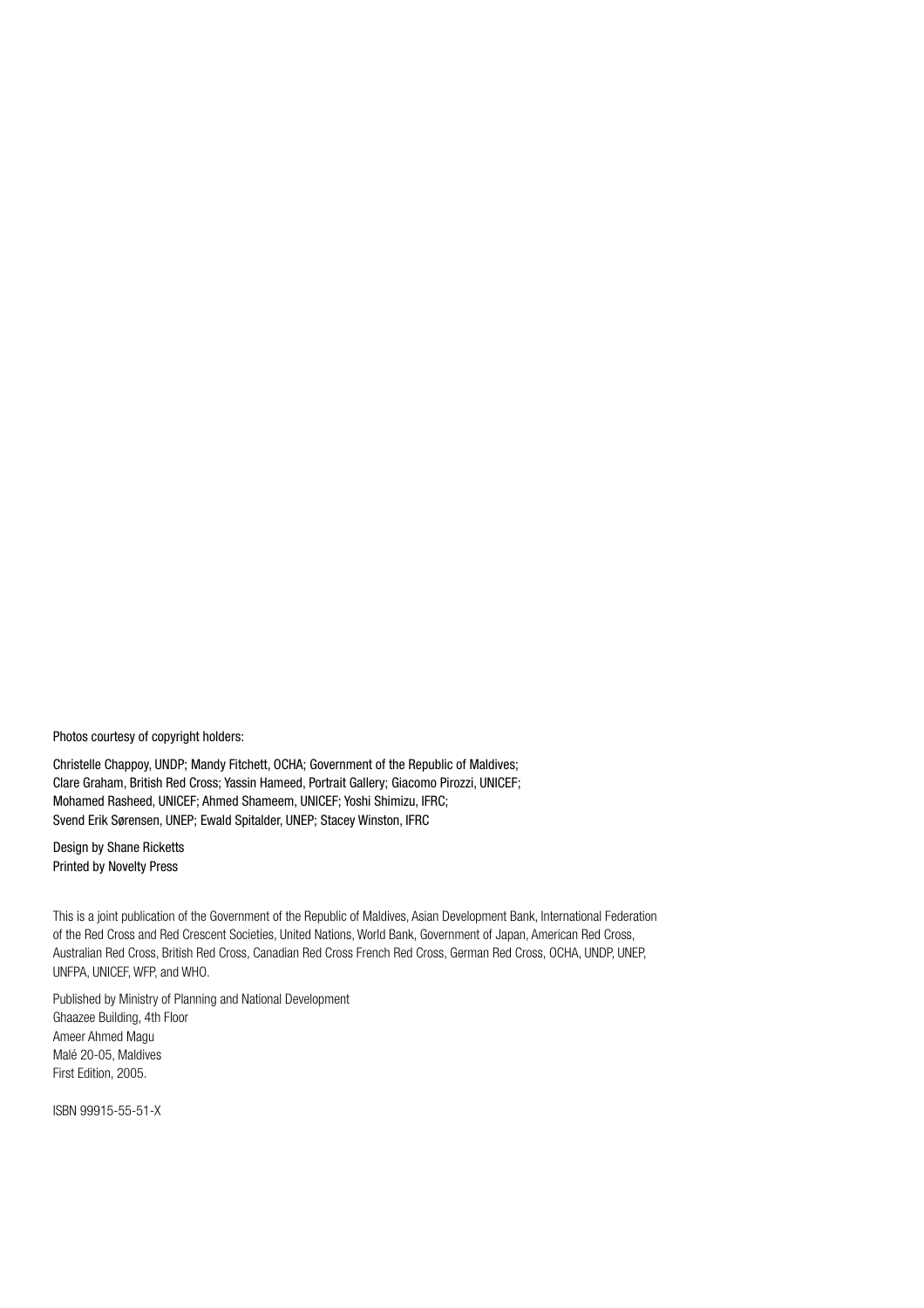### **FOREWORD**

One year on, the impact of the tsunami is still felt across the country, but the spirit of unity and of communities pulling together in the face of adversity continues to define the recovery efforts in the Maldives. The spirit of cooperation has seen new partnerships forged and existing partnerships strengthened. There is a common commitment to ensure that the Maldives not only recovers from the devastating effects of the tsunami but uses the opportunities presented to make strategic investments in the future and to 'build back better'. These commitments are reflected in the preparation of the Seventh National Development Plan which will encapsulate the tsunami recovery over the next three to five years, as well as lay the foundation for the achievement of the Millennium Development Goals by 2015.

Like the efforts of the past year, this joint report reflects the high levels of cooperation of all those involved in the recovery process. The Government of the Republic of Maldives, the United Nations, the World Bank, the Asian Development Bank, the International Federation of the Red Cross and Red Crescent Societies (IFRC) and members of the Red Cross family, the Government of Japan, national non-governmental organisations and other stakeholders have all come together and made this a genuinely collaborative effort.

Joint working groups provided critical inputs on the main technical sections of the report. An editorial team with representatives from the Ministry of Planning and National Development, the United Nations, the World Bank and the IFRC worked on the overall report, Comments and feedback were received from all line Ministries, external partners and the Office of the President. All the financial data in this report can be found online at http://dad.finance.gov.my. Information relating to the recovery effort can be found at http://www.tsunamimaldives.mv/.

This report benefited from the support and valuable quidance received from H.E. President Maumoon Abdul Gayoom, the Chief Coordinator of the National Disaster Management Centre and Minister of Defence, Hon. Mr Ismail Shafeeu, the Minister of Planning and National Development, Hon. Mr Hamdun Hameed, the UN Resident Coordinator, Mr Patrice Coeur-Bizot and Mr Jerry Talbot, Head of Delegation for the IFRC.

The final report represents a shared overview of the main achievements of the past vear and the key challenges that lie ahead. In this collaboration, and through the setting of national priorities, the ongoing partnership between the international community and the people of the Maldives will continue to thrive.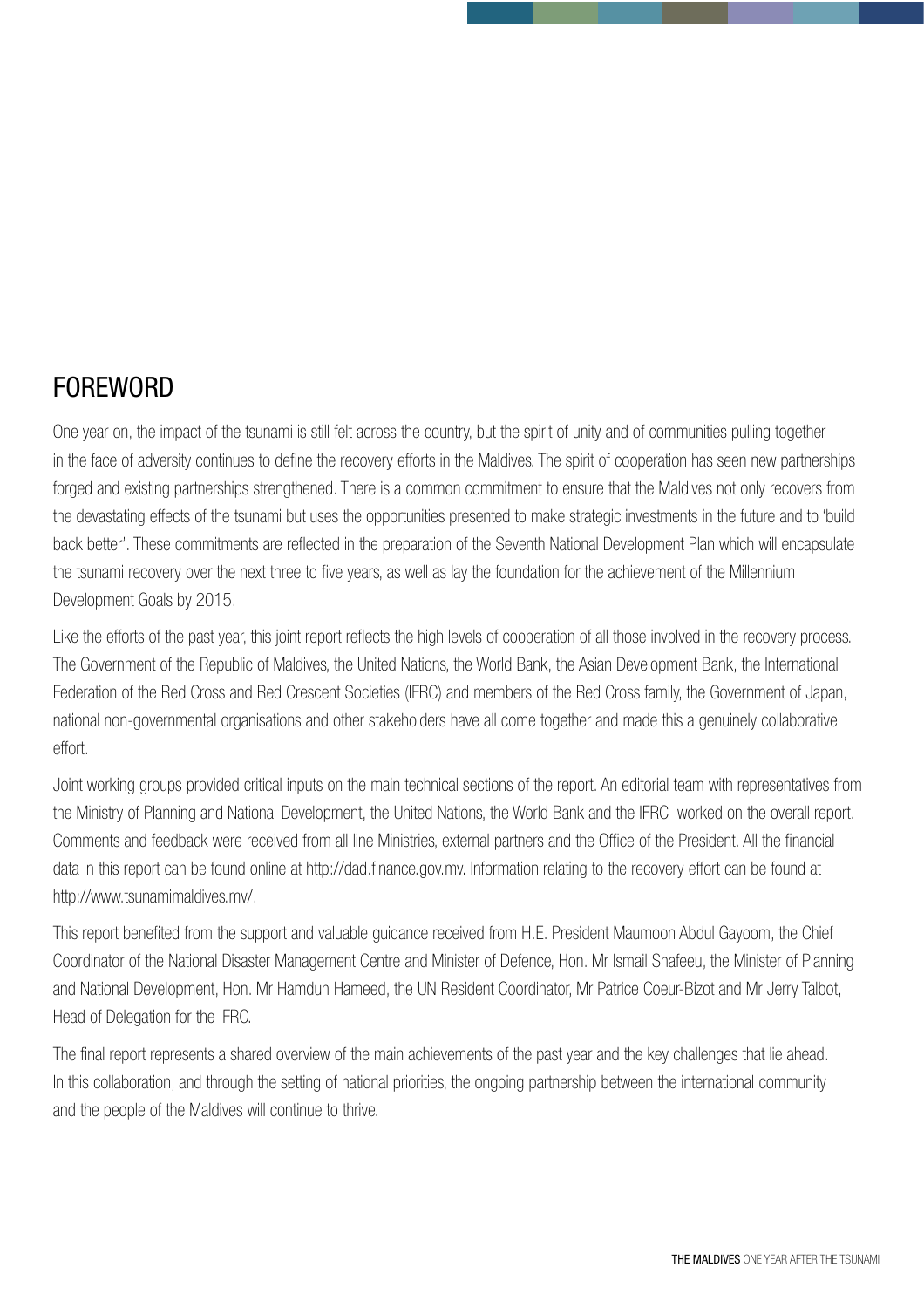

Sources: Government of Maldives 2005, UNEP Maldives Assessment Team 2005, University of Tokyo 2005. Japan Research Team 2005.

Based on best available data as of May 2105-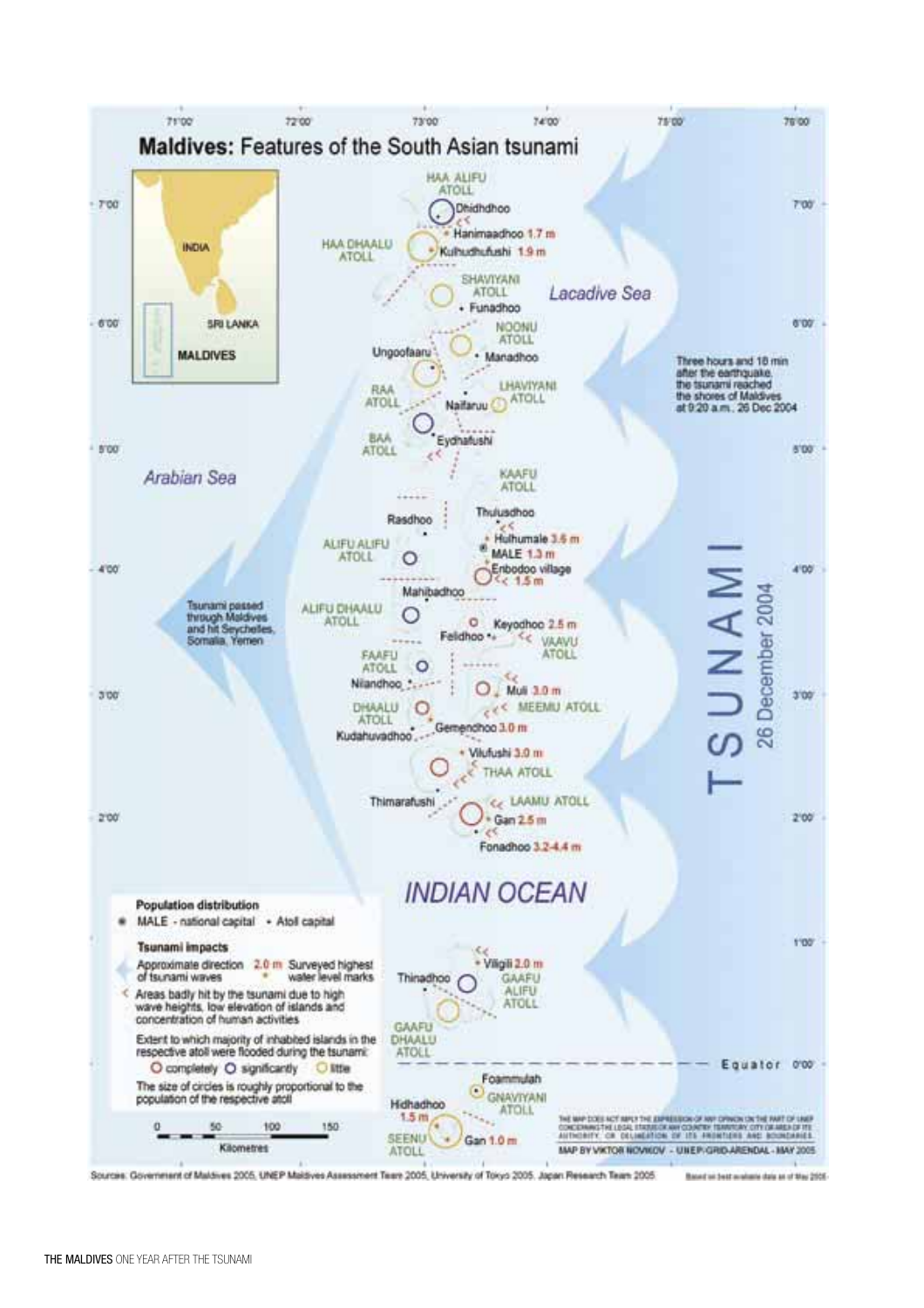### **EXECUTIVE SUMMARY**

The Asian Tsunami of 26 December 2004 caused damage and destruction on a nationwide scale in the Maldives. Over one-third of the population was directly impacted by the tsunami, and some 29,000 people had to leave their homes. The economic damage and losses alone were the equivalent of 62 percent of the country's Gross Domestic Product.

One vear on, considerable progress has been made towards easing the hardship and physical devastation that the tsunami inflicted. The vast majority of tourist resorts—the lifeblood of the economy—are once again open for business, homes are being rebuilt and livelihoods restarted. This is due in no small measure to the close cooperation between the Government, development partners and local communities, which has enabled the Maldives to look toward 2006 with renewed hope.

However, much work still lies ahead. The recovery process remains critically under-funded in certain key sectors—notably shelter, power and energy, disaster management, and infrastructure. Despite the outpouring of generosity from the public, generous contributions by donor agencies, numerous governments and international organisations, and extensive lobbying by the Government for financial assistance, the Maldives tsunami recovery programme still requires approximately US\$ 145 million to bridge the funding gap. Of perhaps greater concern is the fact that the Maldives now also faces a budget deficit of around US\$ 94 million for 2005. The Government has begun implementing measures to ensure a quick return to the growth path that led the United Nations to identify the Maldives as a country worthy for graduation to the ranks of middle-income countries.

The other major challenge for 2006 will be to speed up the pace of shelter reconstruction to enable around 11,000 people who remain displaced by the tsunami to return to their homes..

There is much to look forward to, however. The Maldives has embraced the challenge laid down by the UN Secretary General, Kofi Annan, to use the tragedy of the tsunami as an opportunity to invest for the future, and to 'build back better'. This has given new impetus to address long-standing issues relating to the provision of safe water and sanitation, ensuring quality health and educational services for all, the reduction of dependence on oil imports and empowerment of local communities.

These are investments that will pay dividends over the long term and are an integral part of the recovery process. However, success will be dependant on ensuring that the Maldives is able to secure the funding necessary to underwrite its ambitious rebuilding plans. If that can happen, then this country will have a much better chance of making a full recovery from the effects of the tsunami and to get back on track to achieve the Millennium Development Goals (MDGs), and sustain the impressive economic gains of the last 25 years.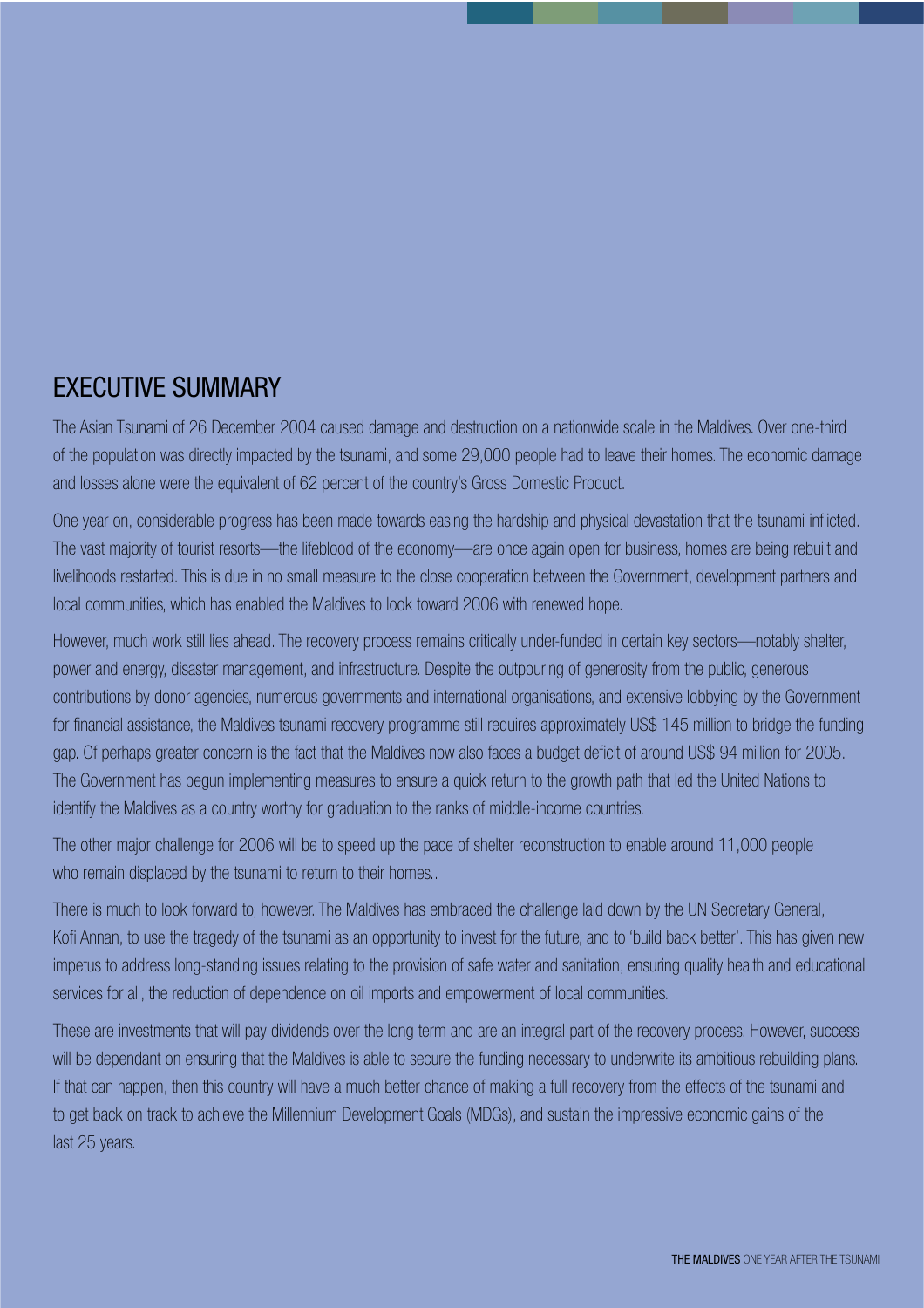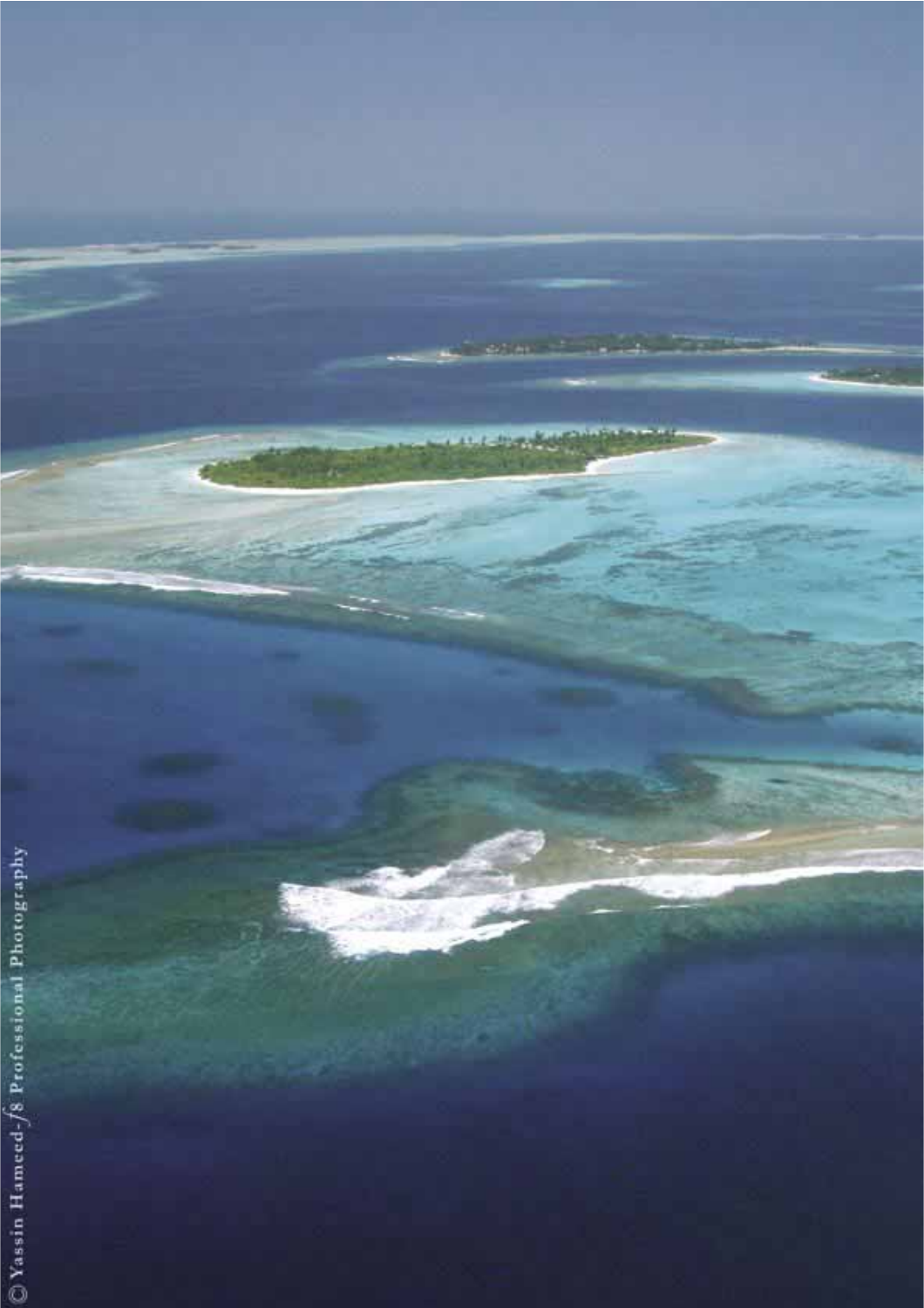### TABLE OF CONTENTS

| <b>INTRODUCTION</b>                           | 6        |
|-----------------------------------------------|----------|
| <b>THE TSUNAMI</b>                            | 8        |
| The first few days                            | 10       |
| <b>Emergency Food Aid</b>                     | 10       |
| <b>Coordinating the Relief Effort</b>         | 12<br>13 |
| <b>Counting the Cost</b>                      |          |
| The Response from the International Community | 14       |
| Maintaining the Momentum                      | 15       |
| The Macro-Economic Outlook                    | 15       |
| <b>IDPS AND SHELTER</b>                       | 16       |
| <b>Shelter Reconstruction</b>                 | 18       |
| Water and Sanitation                          | 18       |
| <b>QUALITY HEALTH AND EDUCATION</b>           | 20       |
| Health                                        | 21       |
| Dealing with Trauma                           | 21       |
| Protection of Women and Children              | 22       |
| Education                                     | 22       |
| <b>LIVELIHOODS</b>                            | 24       |
| <b>Fishing and Agriculture</b>                | 25       |
| Getting People Back to Work                   | 26       |
| <b>ENVIRONMENT &amp; DISASTER MANAGEMENT</b>  | 28       |
| REBUILDING AND UPGRADING INFRASTRUCTURE       | 32       |
| Energy                                        | 33       |
| <b>CHALLENGES FOR 2006</b>                    | 34       |
| <b>BIBLIOGRAPHY</b>                           | 36       |
| <b>ACRONYMS</b>                               | 36       |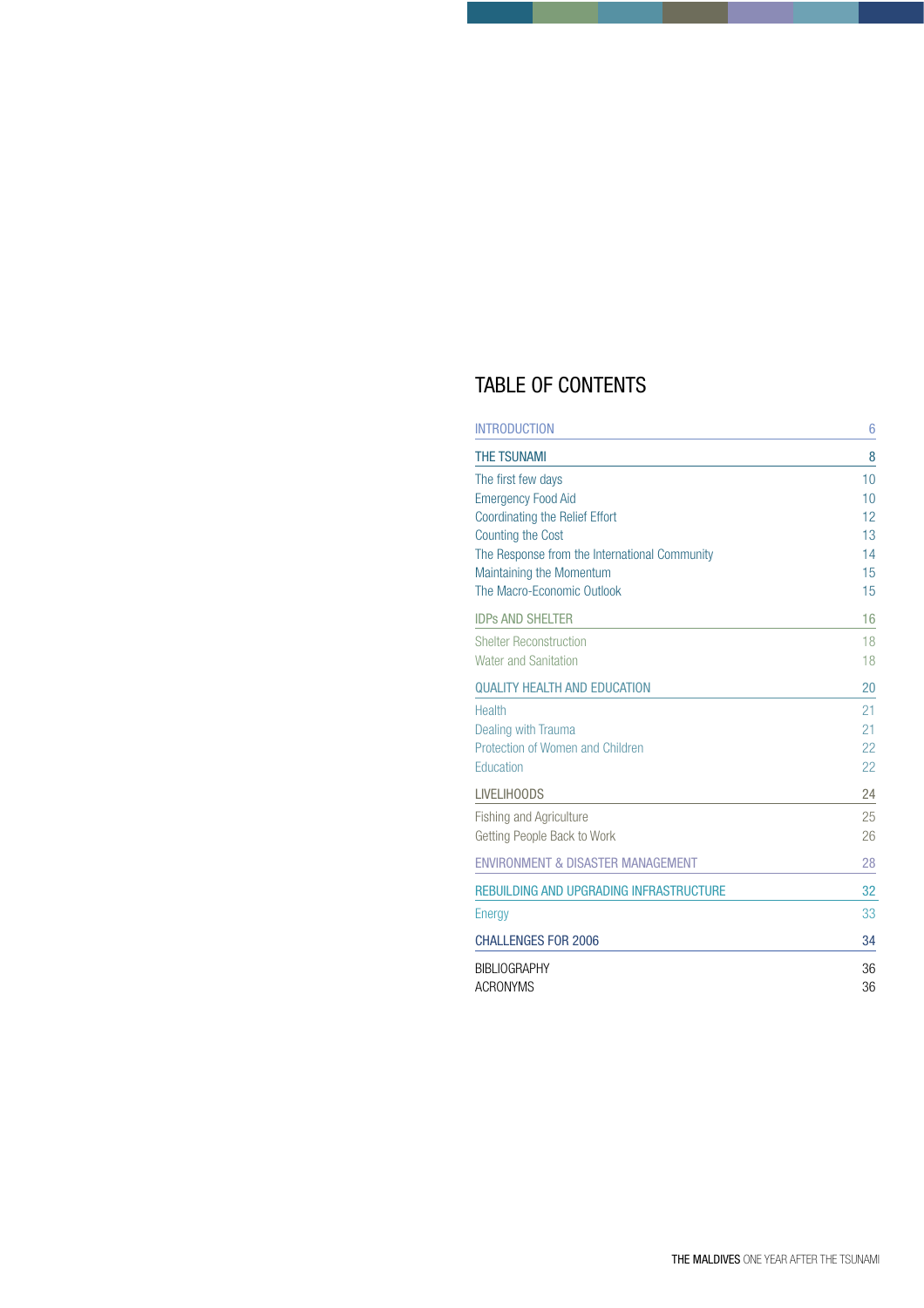## INTRODUCTION

"In the aftermath of the December 26th tsunami, the spirit of cooperation and unity that we saw across the country was one of its key strengths on the road to recovery and reconstruction. It is these human qualities that will no doubt help the country achieve the MDG targets and beyond."

> MAUMOON ABDUL GAYOOM, PRESIDENT, THE REPUBLIC OF MALDIVES Millennium Development Goals Maldives Counry Report 2005

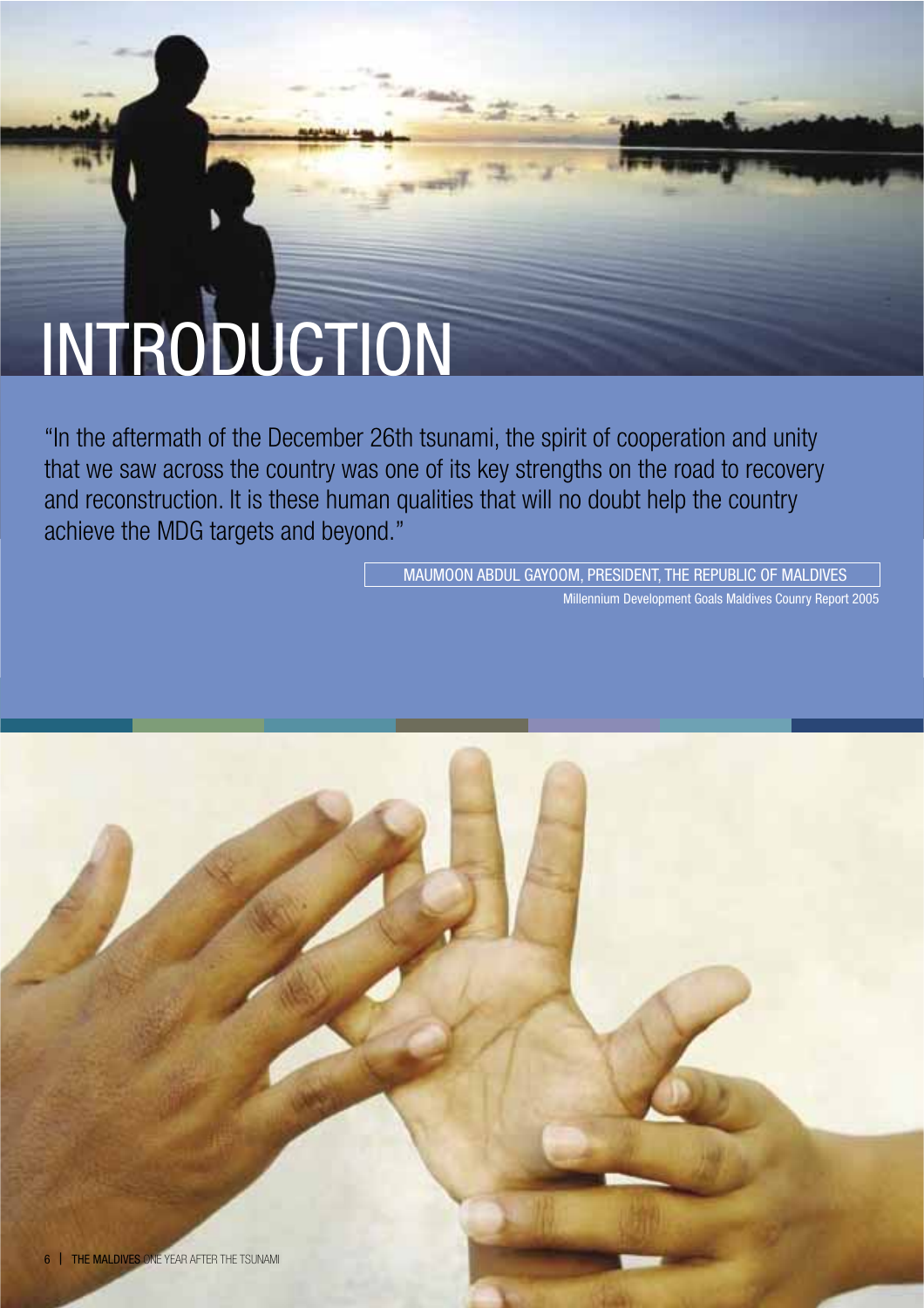On the morning of 26 December 2004, the lives and livelihoods of the people of the Maldives were shattered by a wall of water that rushed through the island nation. Triggered by one of the most powerful earthquakes of the last half-century-measuring 9.0 on the Richter scale—the resulting tsunami travelled from its point of origin off the coast of Sumatra, Indonesia, at speeds of up to 800 kilometres per hour. Moving in both an easterly and westerly direction, the tsunami slammed into the coast of Aceh within 30 minutes, Sri Lanka within two hours, and hit the Maldives at 9:23 a.m., approximately three and a half hours after the initial quake. Despite the time lag, the absence of an early warning system meant that the Maldives had little or no warning of the catastrophe that was headed in its direction.

The tsunami left a trail of destruction across 12 countries, stretching from Indonesia all the way to Somalia on the Red Sea. Over the course of that fateful morning, nearly a quarter of a million people died, hundreds of thousands lost their homes, and billions of dollars of damage was caused to property, businesses, and infrastructure.

For the Maldives, the tsunami represented the worst natural disaster in the country's history. Comprised of 1,190 coral islands with an average elevation of 1.8 metres above sea level, and dispersed across 900 kilometres of the Indian Ocean, the Maldives is home to some 290,000 people scattered across 199 islands. All but nine inhabited islands were either partially or wholly flooded, and fully a third of the population was directly affected by the tsunami. Though the loss of life was not as great as in some other affected countries, the relative impact-both on the economy and the population-was much greater than in all of the other tsunami-affected countries. In the case of the Maldives, the tsunami was a nationwide catastrophe.

One year on, much has been done to address the personal hardship and physical devastation that the tsunami inflicted, but a great deal more work lies ahead. While most tourist resorts have reopened, the country as a whole continues to face unique social, economic, and ecological challenges. Critical sectors-notably shelter, power and energy, disaster management, and infrastructure—remain under-funded. Tensions are emerging between internally displaced persons (IDPs) and host communities, human resource and capacity constraints are hindering the pace of implementation, and the macro-economic outlook for 2006 and 2007 continues to give cause for concern. Furthermore, the tsunami has brought long-standing issues to the forefront of national attention, including the need for greater economic diversification, the country's environmental vulnerability, and the inherent difficulties of servicing a broadly dispersed population.

Nonetheless, as the United Nations (UN) Secretary General's Special Envoy for Tsunami Recovery, former US President Bill Clinton has noted, the tragedy of the tsunami also affords a unique opportunity for the affected countries to use the recovery to invest in the future, to rebuild their socio-economic foundation to higher standards and to make qualitative improvements in human development. It remains to be seen how long it will take the country to get back on track to achieve middle-income status but the Maldives has already committed itself to 'building back better'.

This joint report-issued by the Government of the Maldives, the International Federation of the Red Cross and Red Crescent (IFRC), the World Bank and Asian Development Bank (ADB), Japanese International Cooperation System (JICS), the Red Cross Societies of Australia, Canada, France, Germany, United Kingdom, and the United States, national non-governmental organisations (NGOs) and the UN - is one example of the many strong partnerships and close coordination that have defined the recovery process in the Maldives. It is an attempt to take stock of the considerable achievements of the last year as well as to highlight important challenges that lie ahead for 2006 and beyond.

The report focuses on five broad themes: shelter and internally displaced people; universal access to quality health and education opportunities; rehabilitation of livelihoods; the reconstruction of essential infrastructure; and environmental sustainability and disaster management. These have been identified as key national priorities, and form the basis of an ongoing partnership between the international community and the people of the Maldives.

### **BEFORE THE TSUNAMI**

In the decades preceding the tsunami, the Maldives had achieved considerable socio-economic progress. This was facilitated mostly by huge growth in the tourism industry, and to a lesser extent, fisheries. Under one percent of the population lived on less than a dollar a day. The net enrolment ratio in primary schools was close to 100 percent. Literacy rates were above 98 percent. Maldivian girls outnumbered boys in lower-secondary education—an impressive achievement, particularly for the region. Infant mortality and under-five mortality rates were declining rapidly, as was maternal mortality. The number of people with HIV and AIDS was very low and malaria had been eradicated. Access to safe water was improving. The Maldives was recognised as a strong advocate for global environmental protection and was one of the first signatories to the Kyoto protocol. One week before the disaster, the Maldives was recommended for graduation from the group of Least Developed Countries by the United Nations—though this has subsequently been put on hold due to the impact of the tsunami.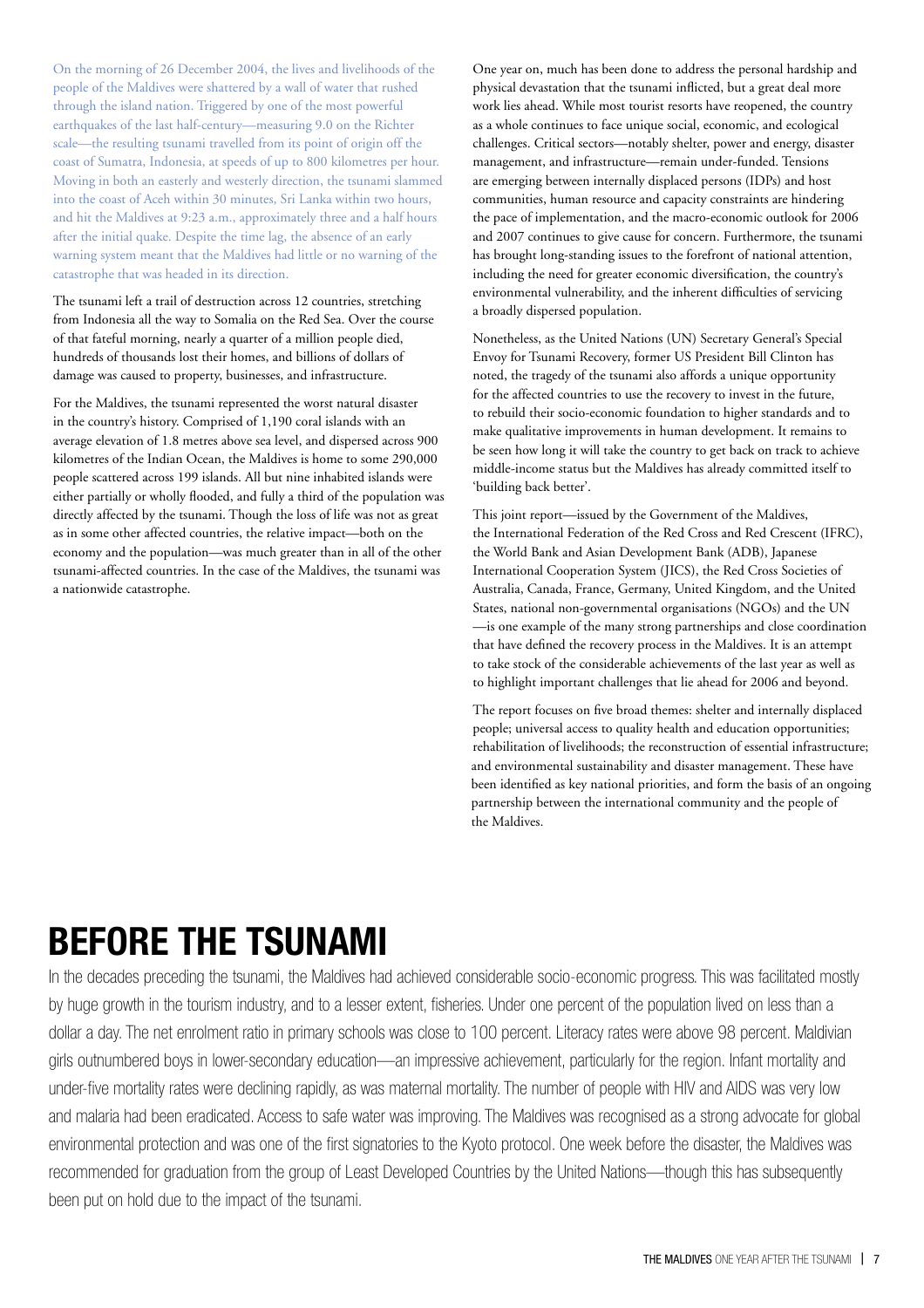# TSUNAMI

"...The first I knew that anything had happened was when I heard a commotion in the streets closer to the sea. There were people walking around with their clothes wet up to their chests. We turned on the TV and they were saying a tsunami had struck the islands. The TV presenter started crying and had to stop reading the report.... I didn't even know what the word 'tsunami' meant. I learnt a new word that day."

HAWLA DIDI, MALÉ

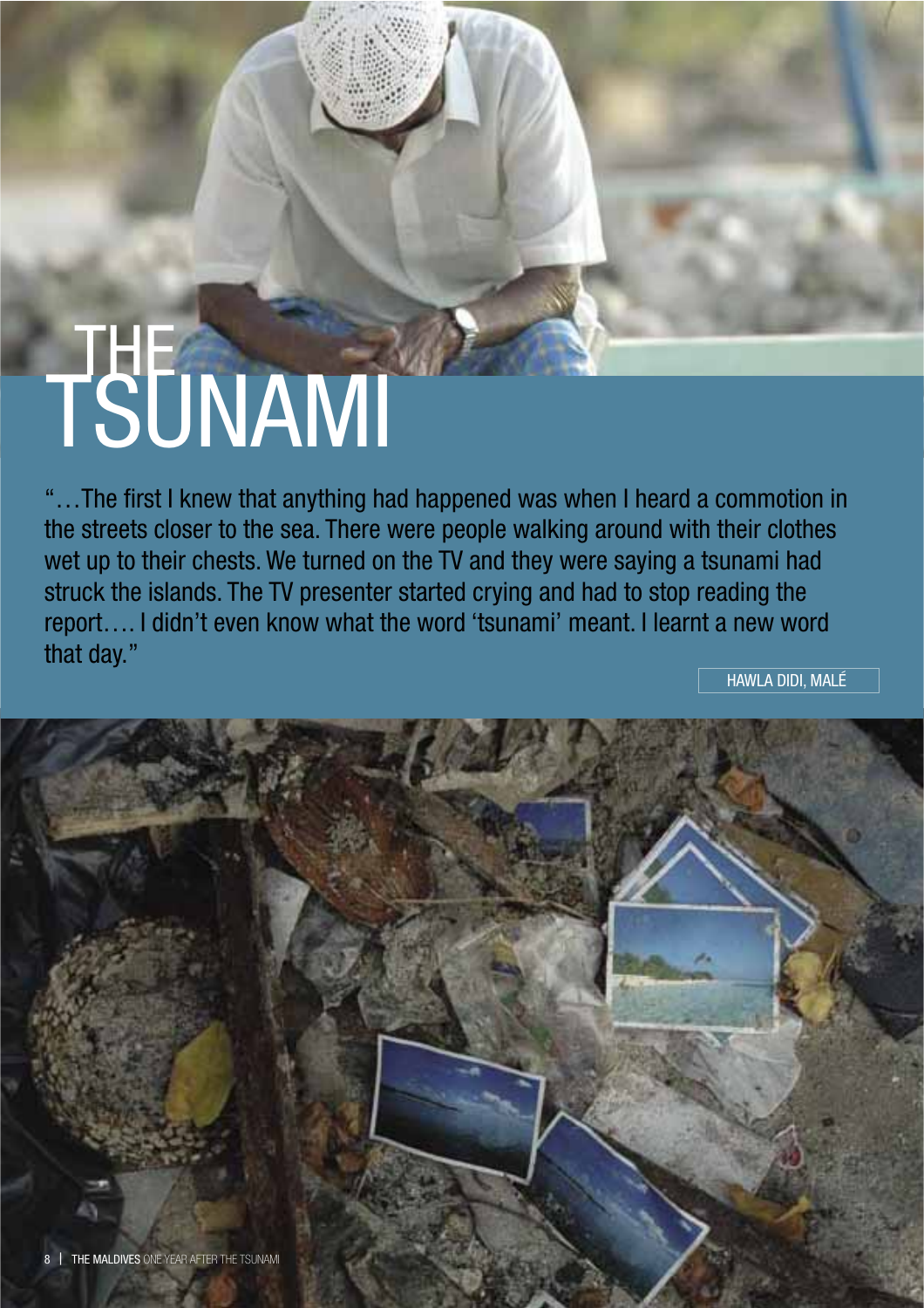

People reported floors buckling and water flowing out of the ground as the tsunami approached. Unlike other countries, the waves that reached the shores of the Maldives were comparatively small—estimates range from 1 to 4.4 metres—but the effects were felt across the entire nation, rather than a single region. Although the Maldives has long been vulnerable to rising sea levels due to global warming, and individual islands have periodically had to deal with storm surges and localised flooding, the likelihood of a devastating tsunami hitting the country had seemed remote. Consequently, there were no operational plans or capacity to deal with a disaster of this magnitude.

With communication links lost on 182 islands for ten hours or more, it was impossible to immediately gauge the full extent of the devastation. As contact was made with the more remote islands, the enormous havoc inflicted by the waves and flooding slowly became apparent. Eight-two people died and another 26 are still missing and presumed dead. Sea walls were breached on most islands, causing severe flooding. In some cases, islands were temporarily submerged. Fifty-three of the nation's 199 inhabited islands were severely damaged. Flooding also wiped out power plants on many islands and contaminated water supplies; essential infrastructure, such as jetties and harbours that act as the crucial link to the outside world, experienced major damage. The tsunami also destroyed causeways, agricultural equipment, and fishing vessels.

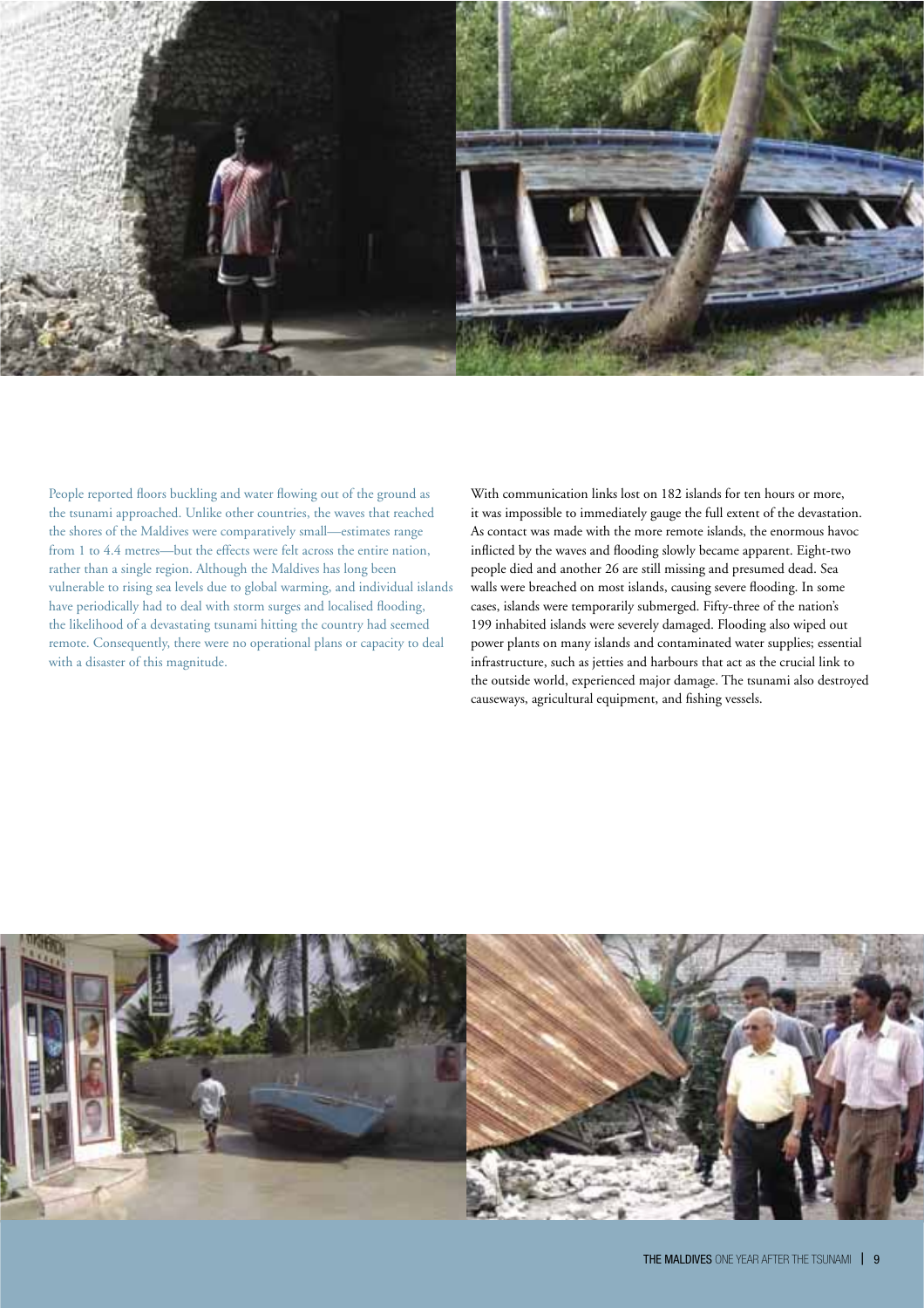

### The first few days

The National Security Service (NSS) immediately launched a series of search and rescue, and logistics missions, and within two to three days the Coast Guard had visited all of the inhabited islands and set up forward coordinating centres for a cluster of atolls. From the first day, an important concern was to re-establish communication with atolls. The Coast Guard, along with local fishermen, and commercial vessels, used high frequency radios to relay information back to the coordination centre in Malé from the most severely affected regions until telecommunications could be re-established. The NSS played a key role in providing early relief, while other militaries in the vicinity generously lent their support and were tasked with a variety of missions.

Several foreign navies arrived in the Maldives to provide assistance, bringing with them much needed food supplies. The Pakistan Armed Forces picked up tourists from the affected resorts and transferred them to unaffected ones or to the international airport. The Bangladesh Armed Forces helped with initial clean-up efforts and with medical evacuations. The French Navy also conducted medical evacuations, and assisted with food distribution, and the repair of generators. The Indian Armed Forces used their helicopters and ships to reach islands with narrow harbours, or where harbours had completely collapsed, to help load and unload equipment.

Much needed water was brought to the islands by US naval ships. Both the IFRC and the British Government made additional landing barges available to assist in delivering relief material, including 32 generators and construction materials, to isolated islands. The National Disaster Management Centre (NDMC) coordinated all foreign military vessels and aircraft to ensure the smooth running of the military assistance during the relief effort. The various militaries stayed for up to two months to help the Maldives get over the initial humanitarian crisis, during which time the NSS also began to help build the first temporary shelters.

Another notable feature of the immediate aftermath of the tsunami was the response of various communities and private sector companies, many of whom independently took in displaced families and distributed essential provisions. Even before any organised relief effort began, concerned citizens took the initiative to collect food, water, and clothing and used their undamaged boats and planes to distribute assistance to those in need. The local radio and TV stations, Voice of Maldives and Television Maldives, made appeals for aid, and local boat and plane companies provided their services at no charge in the effort to reach the affected islands. This prompt action was instrumental in ensuring that communities were able to cope even before government and international relief could reach the geographically dispersed islands.

### **Emergency Food Aid**

Delivery of food to affected islands was one of the most pressing concerns in the first days following the tsunami. Not surprisingly, the most immediate response to the need came from the people themselves, with residents of Malé and other less affected islands buying food and sending it to other islands at their own initiative. This action was mirrored on a national scale by the Government, which sent rice, sugar, and flour to the affected islands. Over the next days and weeks, emergency food relief arrived from numerous sources and was distributed either at the expense of the donors or through the Government transportation system.

A large part of the food requirements was later covered by the UN. specifically United Nations Children's Fund (UNICEF) and the World Food Programme (WFP). The Ministry of Education and WFP launched an emergency school feeding project for the first term of the school year, targeting 25,000 children on 79 islands. In February, WFP and the Government launched a targeted feeding programme covering some 41,000 people on 91 islands. In addition, the Government continued to provide vegetables, fish, and condiments, and UNICEF provided baby food to 6,800 children under five on the same islands. The joint WFP-Government programme has continued throughout 2005, with the number of targeted people dropping to some 13,000 including IDPs and their host families. This number will reduce further as more IDPs move back into their homes.

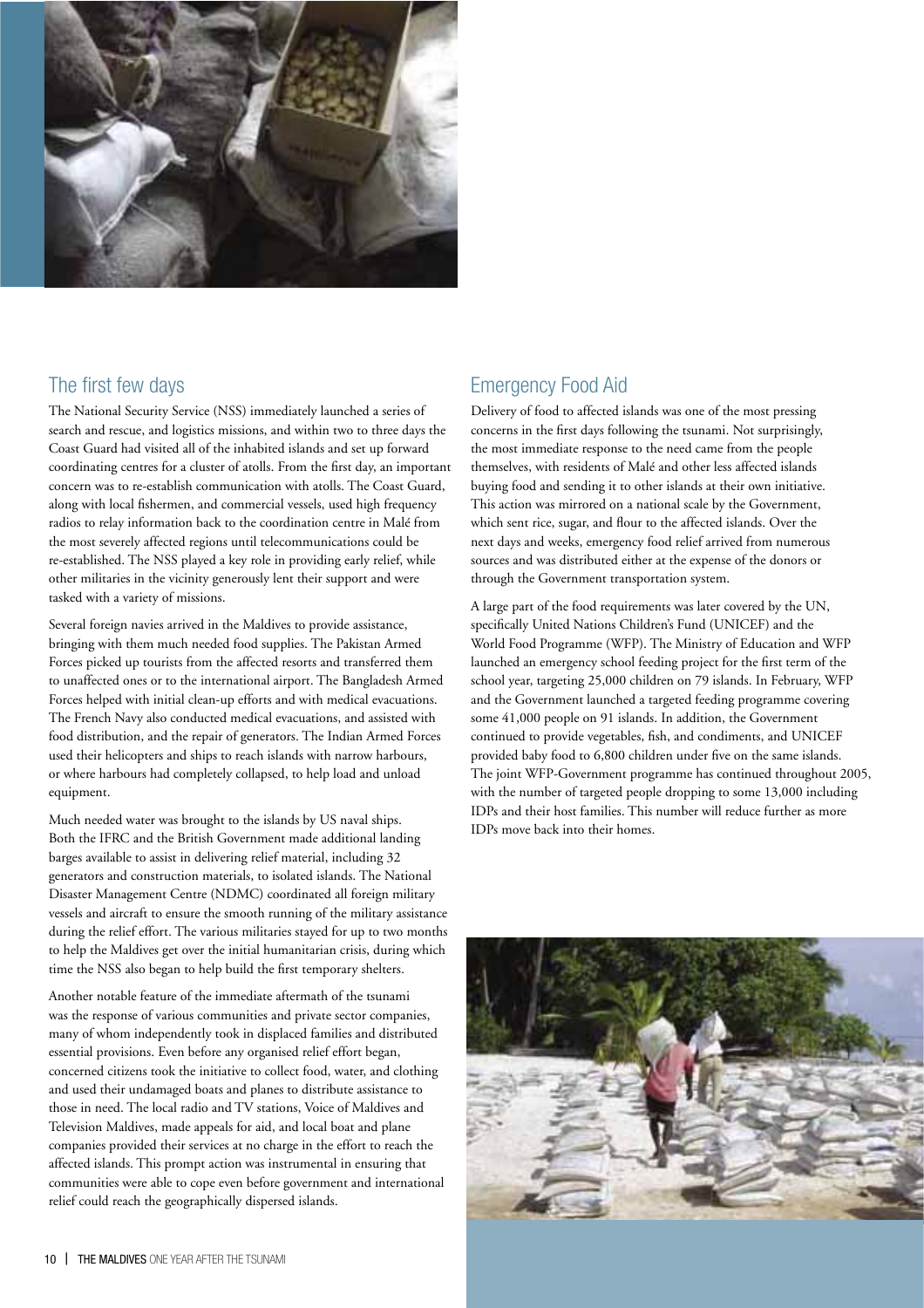# MORE THAN<br>FEEDING EMPTY STOMACHS

<u> ANNA AMANTI III II</u>

When Aishath and her family moved to the island of Buruni in Thaa Atoll a few days after the tsunami flattened her home in Vilifushi. one of their primary concerns was sourcing food. "We received food from many different sources, some people from Malé sent us fresh and tinned food, the Government gave us rice and other commodities and other groups even gave us unusual food from countries we'd never heard of before," said Aishath. Food aid has continued to help Aishath, even after she moved with her family into government-built temporary shelter. Food has also been provided food to vulnerable populations throughout the Maldives. The people of Buruni are now helping themselves by growing some of their own fruit and vegetables. Aishath is particularly proud of the pumpkins she has grown. "Pumpkin has grown very well on our island. So well that we have enough to cover our family's needs and we can also sell some to other families," she beams.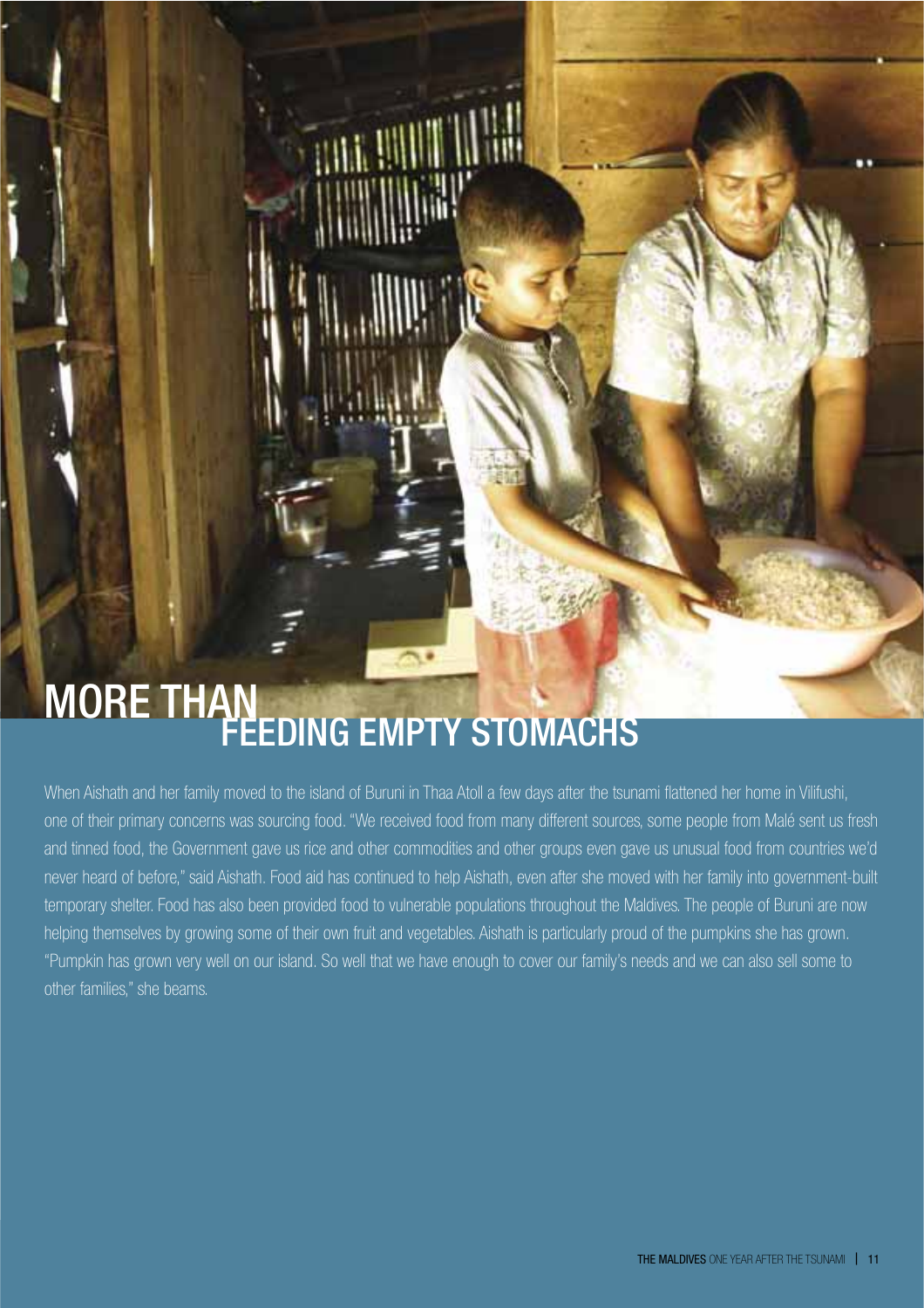

### **Coordinating the Relief Effort**

The response to the tsunami was swift and well coordinated given the unexpectedness of the disaster. President Maumoon Abdul Gayoom played a crucial role in expediting relief operations immediately after the tsunami. An emergency meeting, chaired by the President, was convened just after the tsunami hit the country and a special Ministerial Committee and Taskforce was constituted the same day to oversee initial relief operations. Working initially out of the Iskandhar School, in the capital, Malé, government officials coordinated the collection and distribution of relief, provided basic counselling to the first victims, and began a preliminary damage assessment.

Recognising the desperate need of the people, many of whose life savings had been washed away in the flood waters, a one-off cash compensation was given to every affected individual soon after the tsunami.<sup>1</sup> An estimated 60,000 beneficiaries received payments through the first quarter of 2005.



Figure 1: Structure of the National Disaster Management Centre

By the end of the first week, the Government had set up the NDMC to coordinate continuing relief efforts. The Minister of Defence was appointed Chief Coordinator of the NDMC and took control of operations. Ministers and government staff were co-opted from their posts to take on emergency roles, and from the first day were overseeing the relief efforts. The Centre evolved out of informal arrangements that were put in place by the NSS in the first days following the disaster. This enabled the Maldives to avoid many of the coordination pitfalls faced in other countries

The creation of the Managing Internally Displaced Persons (MIDP) Unit to address the needs of IDPs was one of the Government's many innovative actions during the humanitarian crisis in a country that had little prior experience of dealing with a disaster of this scale. Two other important units created within the NDMC were the National Economic Recovery Unit (NERU), under the Ministry of Finance and Treasury (MOFT), and the Housing and Infrastructure Redevelopment Unit (HIRU), coordinated by the Ministry of Planning and National Development (Figure 1).

Schools reopened two weeks after the scheduled start of the school year -where necessary, in temporary structures—which provided a semblance of normality to the lives of many of the youngest victims. Construction of the first group of transitional and permanent houses and implementation of the island revitalisation programme started exactly one month after the disaster.

<sup>1</sup> Ranging from Rf. 500 (US\$ 40) for those least affected and between Rf. 1000 and Rf. 1500  $(11S\hat{S} \cdot 80-120)$  for IDPs

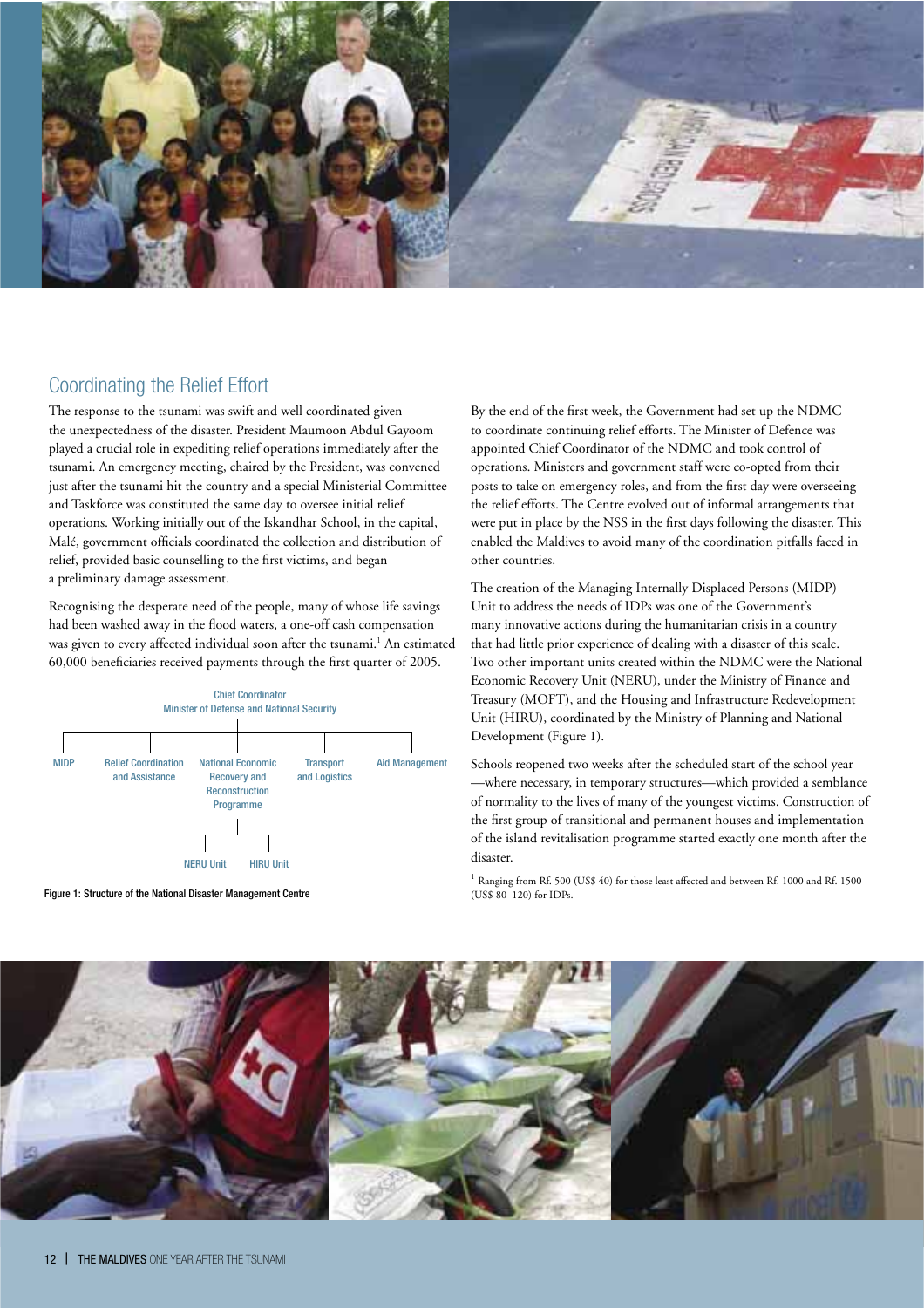

Thanks to excellent coordination among the Government, UN agencies, the IFRC, international non-governmental agencies (INGOs), other bilateral partners, and national NGOs, the emergency relief phase was effectively concluded by the end of January. This enabled the Government and international partners to concentrate on the important challenge of early-to-medium term recovery.

### **Counting the Cost**

The Joint Needs Assessment-carried out by the Government of the Maldives working in close partnership with the World Bank, ADB, and UN agencies in early February-provided a stark picture of the total assets lost as a result of the tsunami.

In all, the tsunami affected a third of the population through loss of homes, livelihoods, and essential infrastructure. Around 8,000 homes were damaged or destroyed. Upwards of 29,000 people (10 percent of the total population) were initially displaced, and just over 11,000 people still remain in transitional shelter, living with relatives or host families or in their damaged houses, awaiting repair.

Total losses were initially estimated at US\$ 470 million, or the equivalent of 62 percent of the gross domestic product (GDP). However, it should be noted that this figure did not include the full costs of environmental damage, losses of private assets, income, and livelihoods, and other indirect costs which, when taken into account, would significantly increase the overall figure. The Government has estimated that the cost of infrastructure reconstruction alone over the next three years will be around US\$ 390 million.

Using the Needs Assessment as a base the Government developed the National Reconstruction and Recovery Plan (NRRP), which was released in March and outlined 95 projects across 14 different sectors to cover the replacement of these assets. The Government has also launched the Tsunami Recovery Trust Fund under the Auditor General with an independent board to provide transparency and accountability in the use of relief funds.

As a further demonstration of its determination to ensure the highest level of fiscal probity, the MOFT launched the Development Assistance Database (DAD), which provides instant public access to information on the tsunami recovery efforts in the Maldives. The database displays a wide range of information on project design, locations, sectors, outputs, activities, financial commitments, disbursements, and expenditures. The development of the DAD has been an important step in the recovery phase, promoting greater transparency and accountability to donors and beneficiaries alike.



Figure 2: Timeline of the Early Recovery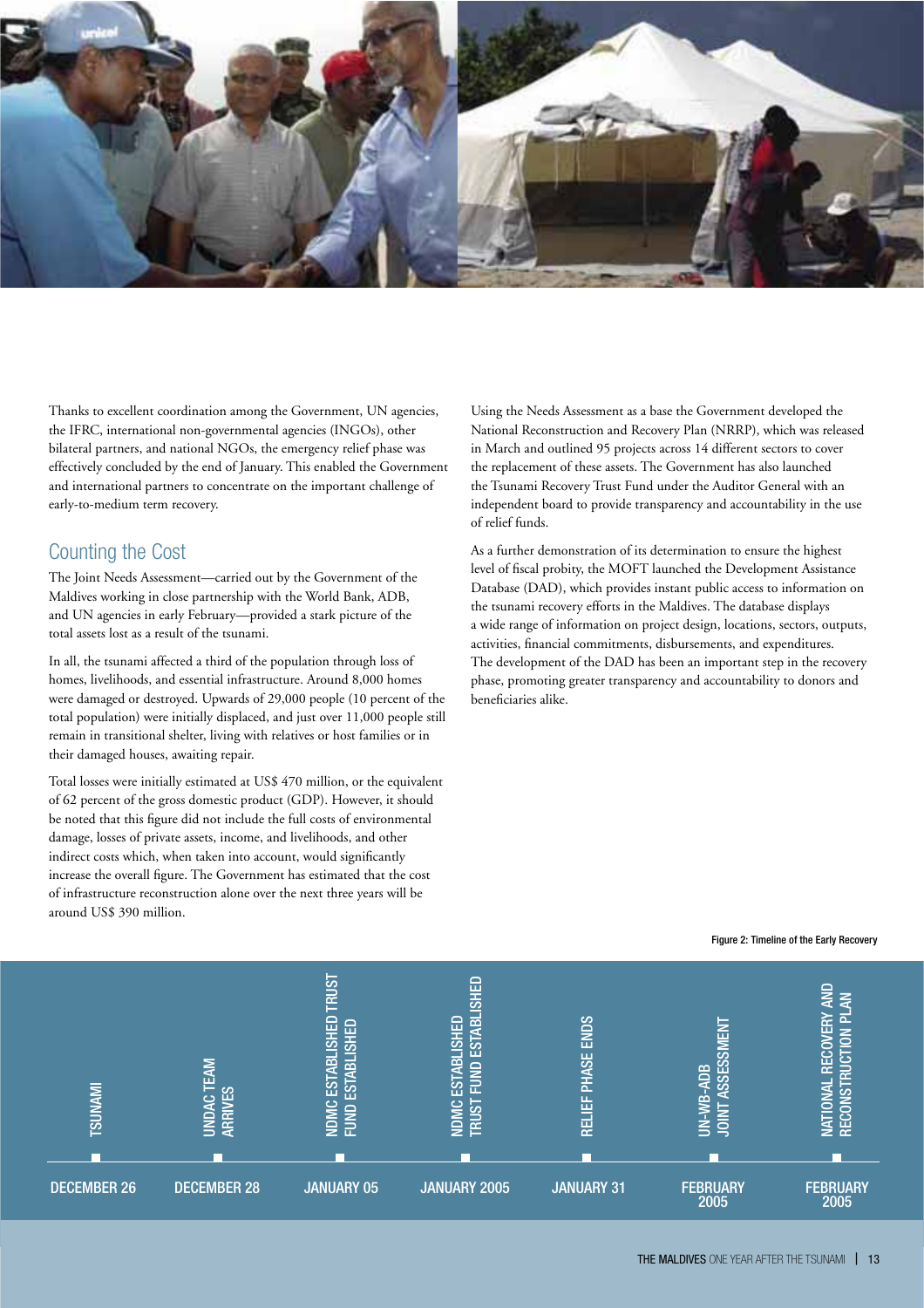### The Response from the International Community

The response of the international community was similarly rapid. Cash and in-kind contributions flooded in from all over the world, including the United States, Japan, the European Union, the Republic of Korea, India, Turkey, Libya, Morocco, the Republic of Trinidad and Tobago, and Bhutan (Figure 3). The IFRC and Red Cross Red Crescent Societies between them have contributed approximately US\$ 120 million to the recovery effort and are the largest donors in the Maldives. The UN Flash Appeal-launched in February 2005-mobilised around US\$ 80 million, of which US\$ 16 million went to immediate relief efforts. The remaining funds have been channelled into recovery efforts.

The Maldives engagement with donors was kick-started by President Gayoom at the Special Association of South East Asian Nations Leaders' Meeting in the Aftermath of the Earthquake and Tsunami in Indonesia in January 2005, where he brought the world's attention to the devastating impact of the tsunami on the Maldives. Since then he has addressed these issues in a number of international meetings including the South Asian Association for Regional Cooperation Summit, Commonwealth Summit and the Organisation of Islamic Conference Summit. Visits to the Maldives in February and again in May 2005 by the former US President and UN Secretary General's Special Envoy for Tsunami Recovery, President Bill Clinton, have also bolstered the Maldives recovery and rehabilitation process by playing a key role in raising international awareness of the plight of the nation following the tsunami. President Bill Clinton has been a valuable friend of the Maldives at this time of great need.



#### Figure 3: Commitment by Donor (US\$ Millions)

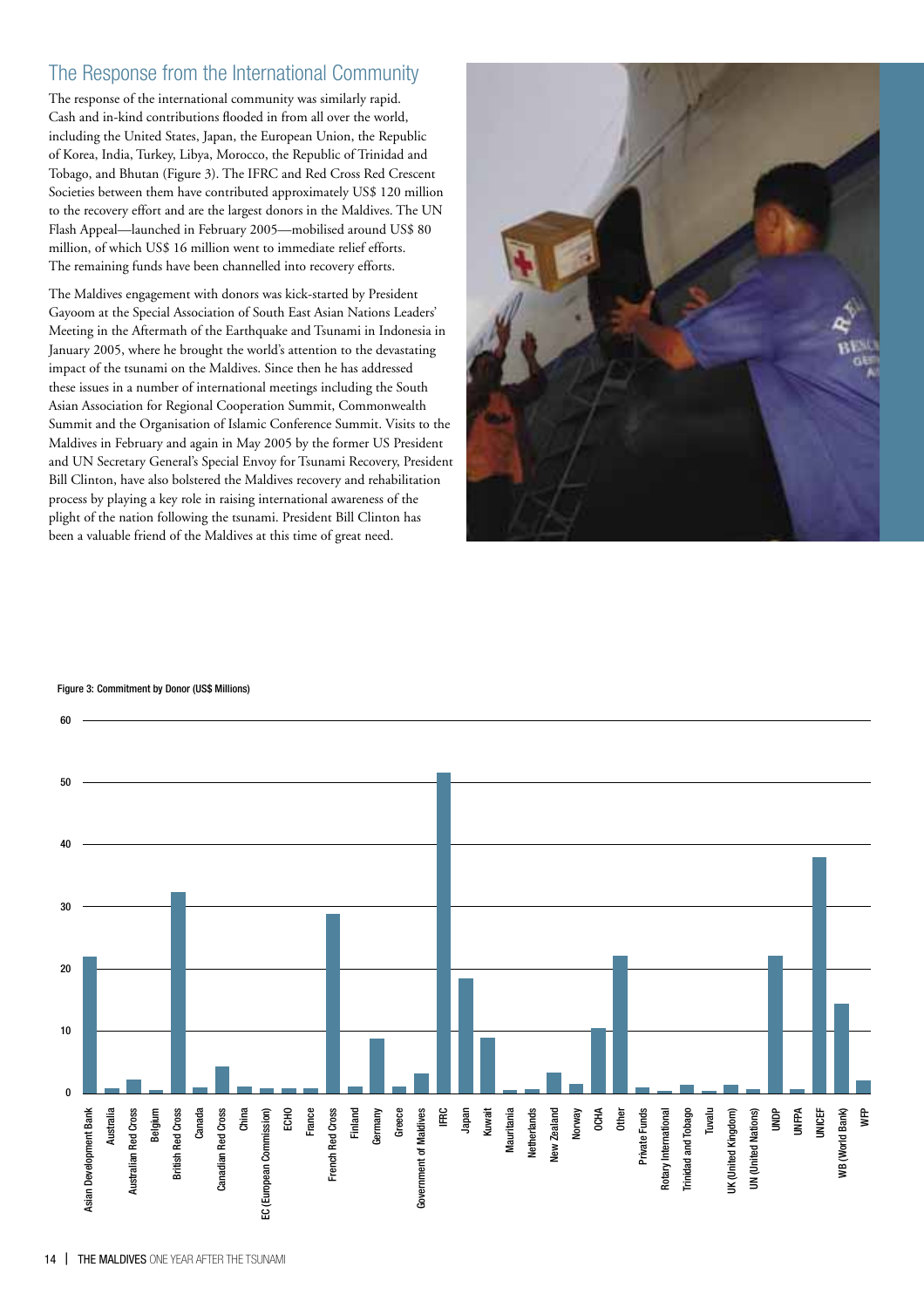### **Maintaining the Momentum**

A key concern in the Maldives' relief and recovery effort has been to maintain the world's focus on the country. The NRRP has been updated and the current cost of the recovery is estimated at US\$ 393 million (this excludes US\$ 100 million in damages to the tourist resorts, the bulk of which was covered by private insurance). One year on—and despite overcommitments in the health, water and sanitation and education sectorsthe recovery effort remains under-funded by around US\$145 million (Figure 4) and the Government continues to seek external assistance to cover this shortfall. Additional funding, mainly in the form of loans are expected to be agreed upon in early 2006, but are yet to be finalized and have therefore not been made included in the calculations. There continues to be a funding shortfall in a number of key sectors namely transport, housing and power and energy (Figure 5).

### The Macro-Economic Outlook

The tsunami forced 21 of the 87 tourist resorts to close temporarily, while six were severely damaged and had to be totally rebuilt. The effect on tourist numbers was dramatic. As soon as the airport re-opened, most of the tourists who had been stranded in the wake of the tsunami left early. Despite initial fears that the tourism sector would take several years to recover, 12 months on there is cause for cautious optimism. While tourist arrivals for the first six months of the year were approximately 50 percent lower compared to 2004, the overall decline is likely to be much closer to 30 percent, with the monthly total for December only showing a moderate decline compared to last year. Bookings for the Christmas and New Year holidays are said to be very encouraging.

All told, it is estimated that the Government lost approximately US\$ 40 million in revenues over the course of 2005 due to the damage to the resorts and the sharp decline in tourist arrivals, particularly during the first half of the year. The loss in revenue coupled with additional government spending resulted in an overall budget shortfall of around US\$ 94 million, the impact of which only really became apparent in the second half of the year. When combined with the gap in the reconstruction budget, the fiscal imbalance is a cause for concern. The tsunami's direct impact on the economy, as well as the cost of recovery and reconstruction, has seen the current account deficit double from 12 percent of GDP pre-tsunami to 25 percent for 2005. As a result, as it prepares its budget for 2006, the Government is pursuing measures to cut expenses and raise revenues.

The World Bank, International Monetary Fund, and ADB have recommended a number of options for reducing the budget deficit in 2006 that would balance the needs of the private sector to accelerate growth whilst helping the poor with earmarked resources. These include containing total spending in 2006, implementing pension reforms, maintaining the fuel surcharge on both electricity and water to reflect oil price movements, and continuing to defer any non-tsunami capital expenditure plans that are not critical for infrastructure and social needs.

While considerable attention is still being devoted to identifying potential savings in public expenditures, the Government continues to attempt to mobilise resources for both the recovery effort and to plug the hole in the budget deficit through appeals to the international community. It will be important to ensure that the anticipated austerity programmes should be targeted so as not to affect the victims of the tsunami. The delineation between tsunami and non-tsunami government expenditure is an inexact science, however, and it remains to be seen to what extent the Government and its partners are able to cushion the general population from the impact of these economic shocks.

#### Figure 4: Overall Funding Gap (US\$ Millions)



#### Figure 5: Critically Under-Funded Sectors (US\$ Millions)

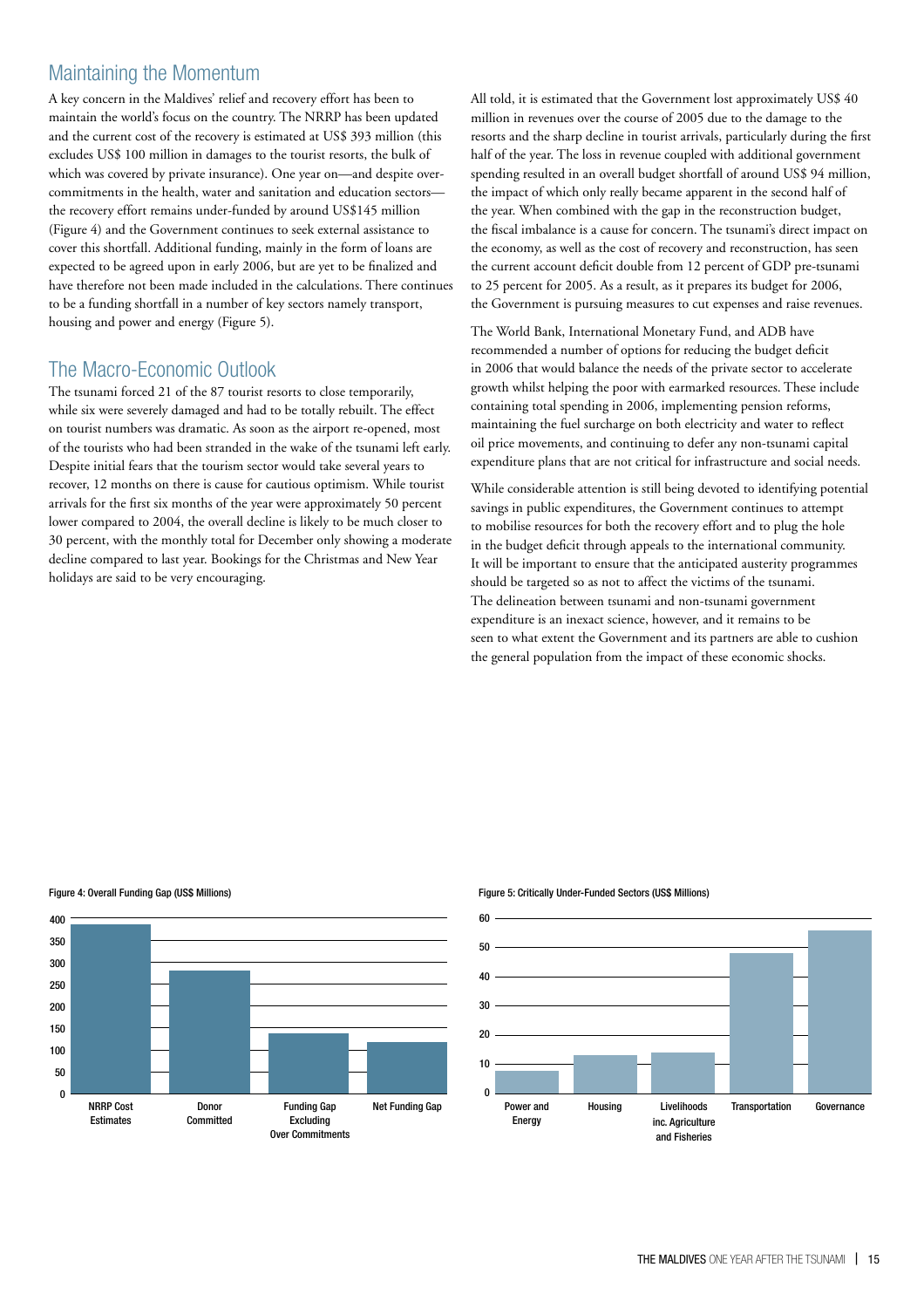### **IDPS AND SHELTER**

"...People can't wait to get into their new homes. You can see the discomfort on their faces. The standard of living has gone down since the tsunami. People who lost their homes are sick of living in overcrowded places with friends and relatives, but everyone is grateful that they had someone on the island to help. Many people on other islands weren't so lucky...."

ABDULA MUFEED, ISLAND CHIEF, DHIGGARU ISLAND, MEEMU ATOLL

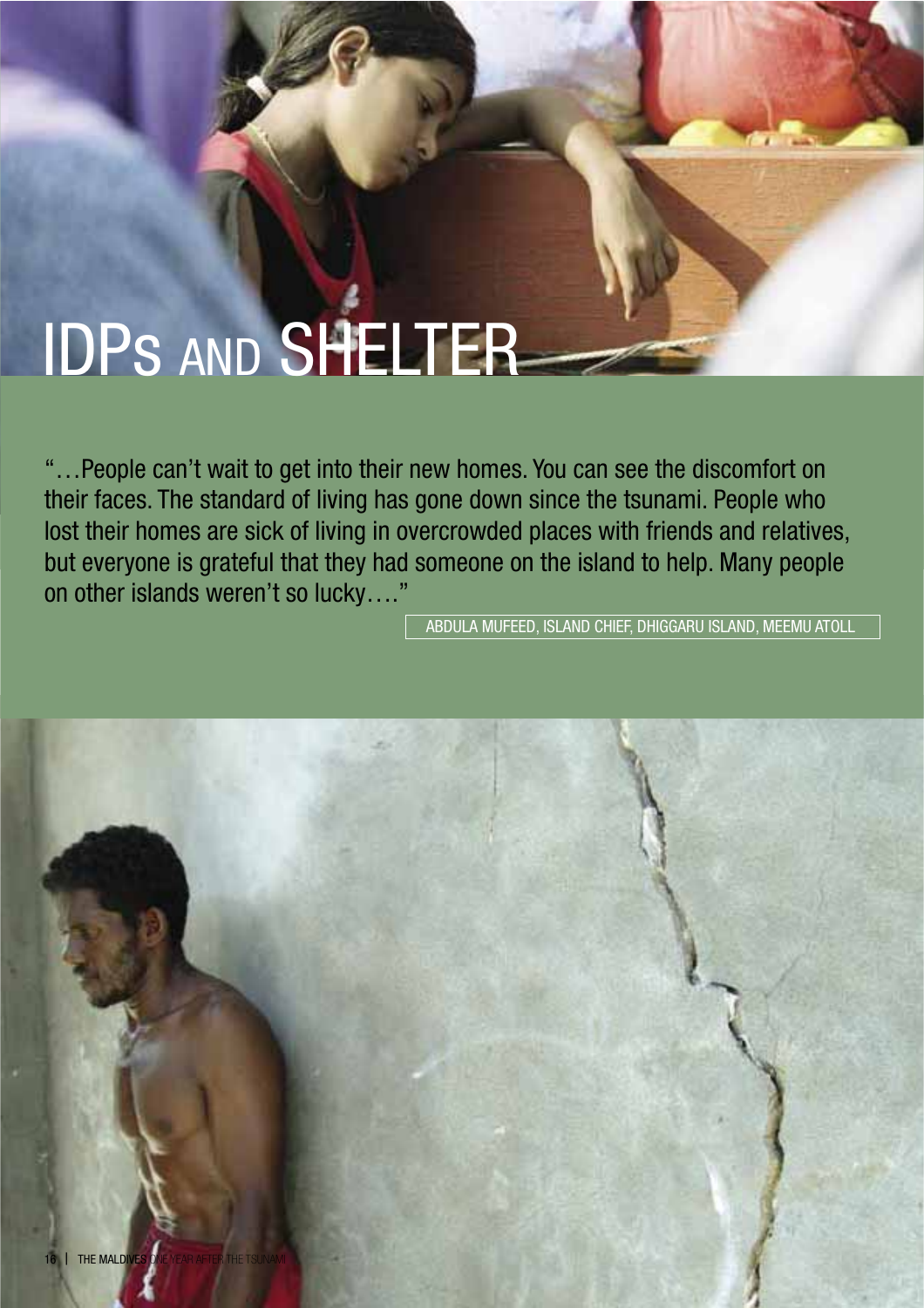

18 2%  $0.50$ **Transitional Shelter** Living with others **Living in Damaged Housing**  $250/$ In Tents 46.3%

Figure 6: Financial contributions to shelter reconstruction

Figure 7: Distribution of Internally Displaced Persons by Shelter as of 1 Novemeber 2005

One of the greatest challenges that the Maldives has faced in the aftermath of the tsunami has been that of IDPs-people displaced from their homes and living in temporary shelters or with host families.

Prior to the tsunami, each island retained a distinct character that reflected generations of communal living. But when the tsunami struck, thousands of people fled their homes. In places such as Kandolhudhoo in Raa Atoll, for example, where the entire island was destroyed, the majority of the population was transported to five other islands where they were welcomed and provided with food, water, and shelter. IDPs are spread across 18 atolls, but 68 percent are concentrated in four atolls: Raa (28 percent); Laamu (15 percent); Thaa (14 percent); and Meemu (11 percent). Fifty-eight percent of IDPs are displaced on islands other than their own, and 42 percent are displaced on their own island.

For a country with no previous experience of dealing with IDPs, the Maldives responded extremely quickly to ensure that all displaced communities were provided with safe shelter and that problems with over-crowding in host families were addressed. With funding from the IFRC and advice from the Internal Displacement Division of the Office for the Coordination of Humanitarian Affairs (OCHA), the Government rapidly set up temporary housing that met SPHERE standards-a set of internationally recognised standards for emergency settlements. Today, approximately 50 percent of IDPs are living in temporary family units (for up to 11 people) made of plywood, and zinc roofing. Each unit has electricity and consists of two bedrooms, a bathroom with flush toilet and shower, and a kitchen area with a gas stove.

The transitional shelter programme is one of the finest examples of cooperation between the Government and the international community during the first six months following the tsunami. With funding from the IFRC, 725 apartments have been built, considerably easing the burden on host families. In addition, many seasoned aid workers have noted that these are among the best examples of temporary shelters anywhere in the world.

In many respects, the housing and care for IDPs remains one of the big successes of the relief and early recovery period. However, it also remains the key challenge facing the Government and aid community. The main priority for IDPs is to move into their own homes. What ultimately becomes of these people will be influenced by difficult decisions that need to be taken regarding population consolidation.<sup>2</sup>

The major challenge moving forward will be to deal with the tensions between host communities and IDPs that are beginning to surface. Originally, island offices were mandated to manage the needs of the IDP populations (which sometimes, as is the case with Thaa Buruni, actually dwarfed the host population) without any special training. In some cases, however, this has led to a failure to report incidents, insufficient attention being given to the special needs of both communities, and lack of understanding and cultural sensitivity. These issues are now being addressed with the development of camp managers on islands with significant IDP populations.

There are many contributing factors to the tensions in the host and IDP communities, including the frustration of living in temporary shelters without sufficient information as to when permanent housing will be available (which may not be until 2007). The delays in shelter reconstruction are in part due to the adoption of participatory planning processes which have required several rounds of consultations with the affected communities before plans are finalised. These delays have meant that the priorities of IDP communities extend beyond basic needs, to social and economic mobilisation activities. Livelihoods programmes are being implemented, and programmes that address the social needs of IDPs and their hosts need to be developed.

The Government is also cognizant of these issues, and ministries have been instructed to implement urgent measures to reduce tensions by addressing community concerns. The Government has emphasized the need to protect the rights of both IDPs and host populations in recovery and reconstruction and to involve the community in the decision-making processes in the recovery programmes. The Government also places great emphasis on confidence building measures and on promoting measures to enhance unity within the community through social integration. High-level government officials, including Special Envoys of the President, have visited the most severely affected people on a number of islands to enquire about their well being. IDPs were able to present their concerns and needs to these officials. Special consideration was given to make necessary provisions to IDPs prior to Ramazan.

The humanitarian response to the IDP situation has been timely, generous, and effective. Government ministries, UN agencies, NGOs, and the Red Cross and Red Crescent Movement have worked closely together with the MIDP Unit within the Government to ensure that IDPs have been provided with all their basic needs. In addition to temporary shelters, additional classrooms have been built, food and hygiene kits have been provided, and psychosocial counsellors have been enlisted to help communities deal with the trauma of their experiences.

 $^2$  This is the Government's policy of trying to group a scattered population onto 20 islands, which would be upgraded to "safer islands" by raising the height of the land, building sea walls, and providing such essential services as hospitals and secondary schools.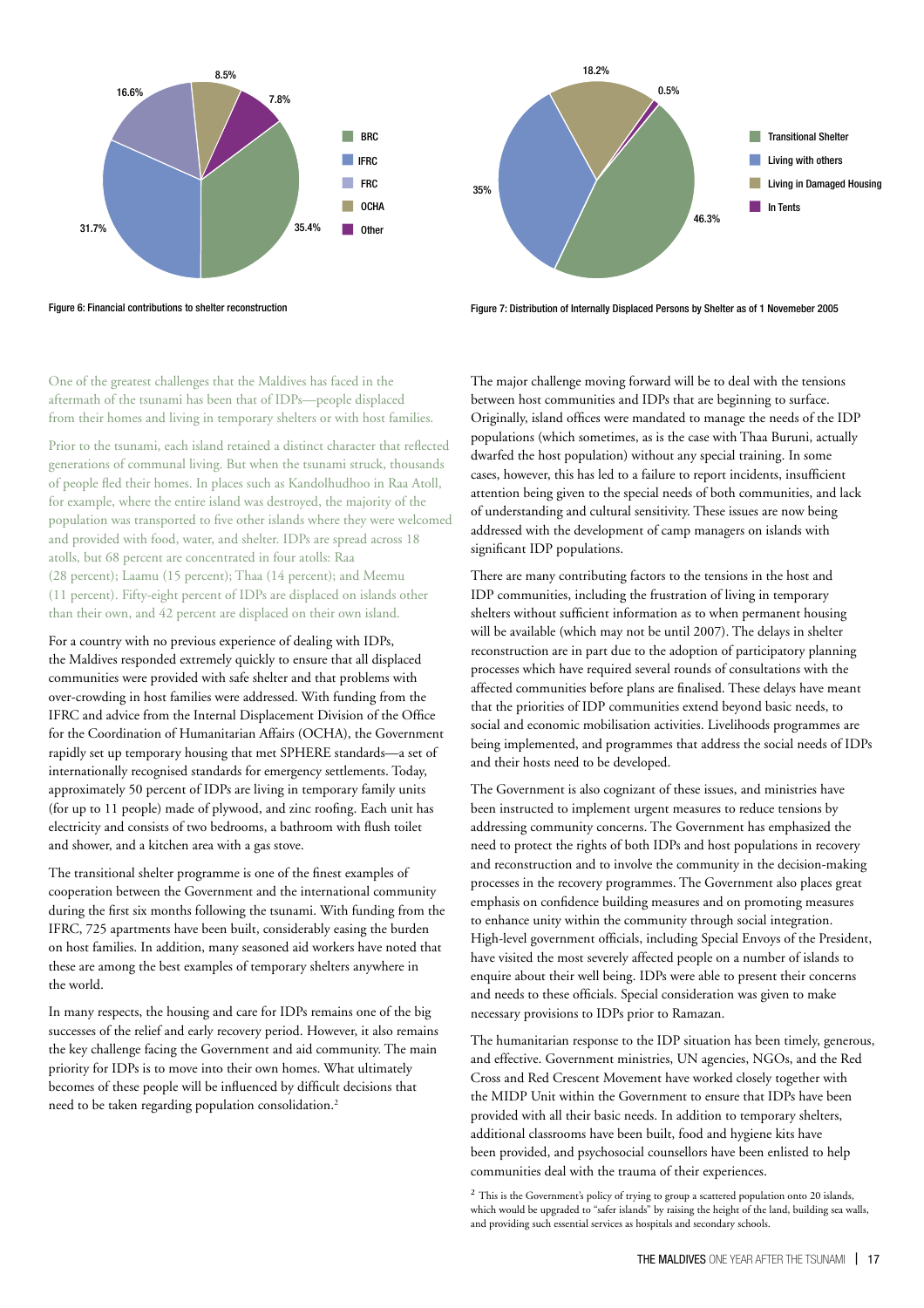

To empower IDPs and their hosts to take greater responsibility in managing their own affairs, and to reduce their dependency on the work of Malé-based organisations, the MIDP Unit and OCHA have worked with communities to set up IDP Committees on most of the affected islands. These committees have greatly improved local involvement in the recovery process, and have helped to avoid conflict that might otherwise have arisen within the communities. There were disturbances on one island in early November which emphasized the need to invest more in psychosocial programmes in addition to the current primary focus on reconstruction. Despite all the progress to date, 'building back better' has taken far longer than was initially thought.

### **Shelter Reconstruction**

In some ways, the initial relief phase following the catastrophe was the easiest part of the process. As disaster relief moved onto recovery and reconstruction, the true dimensions of the challenge began to emerge. Among the many tasks to be addressed, a total of 5,215 houses needed to be repaired and another 2,879 needed to be reconstructed.

Though not on the same scale as in other tsunami-affected countries, the unique logistical challenges of the Maldives has made shelter reconstruction a daunting and complex problem. Indeed, the simple transportation of building materials to the islands is a major issue in itself. On some islands, harbours have silted up as a result of the tsunami, and jetties have been damaged or destroyed. The price of marine diesel fuel has increased to the point where a single boat trip can cost thousands of dollars. Airlifting is not always an option as some islands are just too small and lack appropriate landing areas.

To further compound matters, engineers discovered that the number of houses requiring repair was actually increasing over time. As the islands' highly porous soils subsided in the months following the tsunami, the ground shifted and previously unharmed buildings required repair or demolition. Consequently, initial assessments sometimes proved inaccurate, and additional people became entitled to assistance. In addition, a number of islands are being completely rebuilt-literally -from the ground up, with overall elevation being raised several metres, a significant feat of engineering. For example, IFRC is undertaking one such construction project which will involve developing an uninhabited island for up to 3,600 tsunami-displaced Maldivians. This will be an environmental 'green' community infastructure, including houses, schools, community centre, sports facility, administration complex and a guest house. IFRC will provide roads, water supply and distribution, sewerage, and waste management.

In the face of such an overwhelming agenda, the Government and major donors have divided the responsibility for reconstruction among them, with the IFRC building the largest number of houses and consequently committing the largest amount of funds of any donor. As of November 2005, 805 houses have been repaired, and another 1,300 are ongoing. Work on the construction of 509 houses has commenced and over 600 houses are at tendering stage. Micro-credit grant agreements worth over US\$ 4 million have been signed with 44 Island Development Committees. Funds under these agreements will allow 1,183 householders to pay for the repair of their houses and another 135 to rebuild their destroyed homes. In some instances people have moved back to their damaged homes to oversee repairs using community grants from the Government and/or United Nations Development Programme (UNDP) underwritten by the Government of Japan.

### **Water and Sanitation**

For engineers involved in the construction of houses and islands, clean water and sanitation, which were severely affected by the tsunami, have to be taken into account during the reconstruction and repair process. With the exception of Malé, no island is connected to a sewerage system. Toilets consist of soak-pit septic tanks, though some discharge human waste through the highly porous soil directly into the ground water. At the time of the tsunami, many of the septic tanks were poorly maintained and were cracked and leaking.

When the tsunami struck, sea water entered the shallow wells and groundwater supplies, and human waste from damaged or destroyed septic tanks and pit toilets leaked into water supply systems. To overcome the immediate problem of contaminated water, bottled water was provided in the early stages of the emergency. In the first two months more than 25 reverse-osmosis desalination plants were donated by IFRC, UNICEF, OXFAM, and the governments of Singapore and Germany; five were mounted on boats to distribute water to remote communities. With rainwater being the primary source of drinking water, considerable focus has been placed on the provision of domestic water tanks, guttering and down pipes by the IFRC and UNICEF.

To avoid such problems in the future, reconstruction plans include the provision of clean water supplies, including rainwater harvesting tanks, appropriate septic systems, efficient effluent disposal, and the proper disposal of household waste and tsunami debris.

It has become clear that the post-tsunami reconstruction effort far exceeds the resources available in the country; technical and managerial capacityengineers, managers, foremen—are in very high demand, and community development expertise and support is rare. In the meantime, community awareness programmes dealing with water conservation, pollution, and hygiene practices are being implemented, and water and sanitation technicians are being trained to provide more local capacity in the area.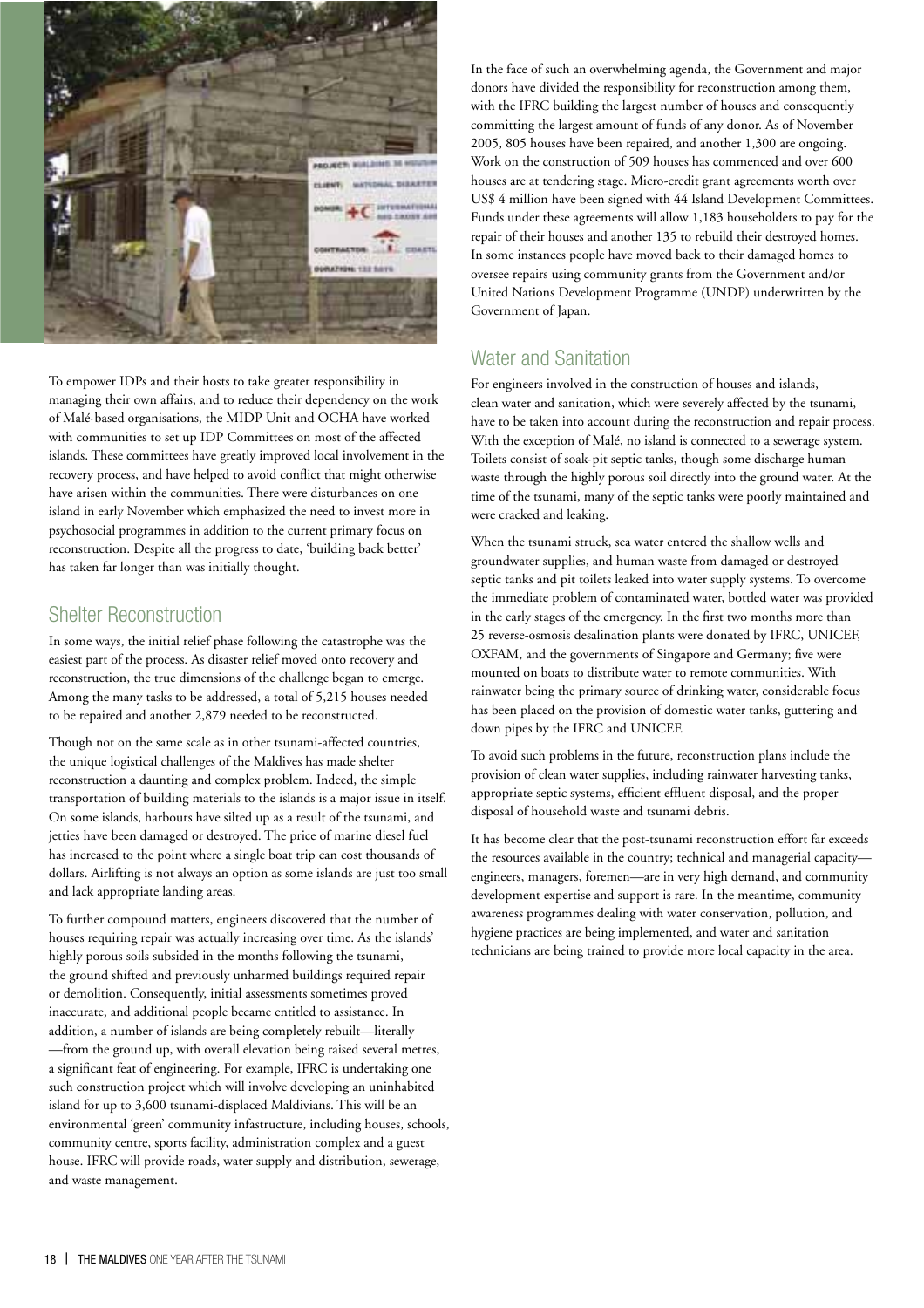### LOOKING INTO THE FUTURE<br>COMMUNITY CONSULTATION

The British Red Cross (BRC) conducts tours of model homes for islanders who have lost their houses, so they have an opportunity to influence the design of their future homes. "People were really excited and engaged. It gives us all a kick. The fact that they can select colours and layout certainly builds on participation", said a spokesperson for the BRC after one of the tours. Families have a choice of three layouts and three colours for the roof, walls, and tiles. The model homes tour is just one example of how the BRC's Maldives Recovery Programme ensures that target communities are able to shape the decisions that affect their lives. Over the next two years, the organisation will spend approximately US\$ 27 million reconstructing over 700 homes and restoring livelihoods on tsunami-affected islands, as well as supporting communities so they are better prepared for future disasters. Part of this disaster risk management includes ensuring that the new houses built are designed to be as tsunami resilient as possible.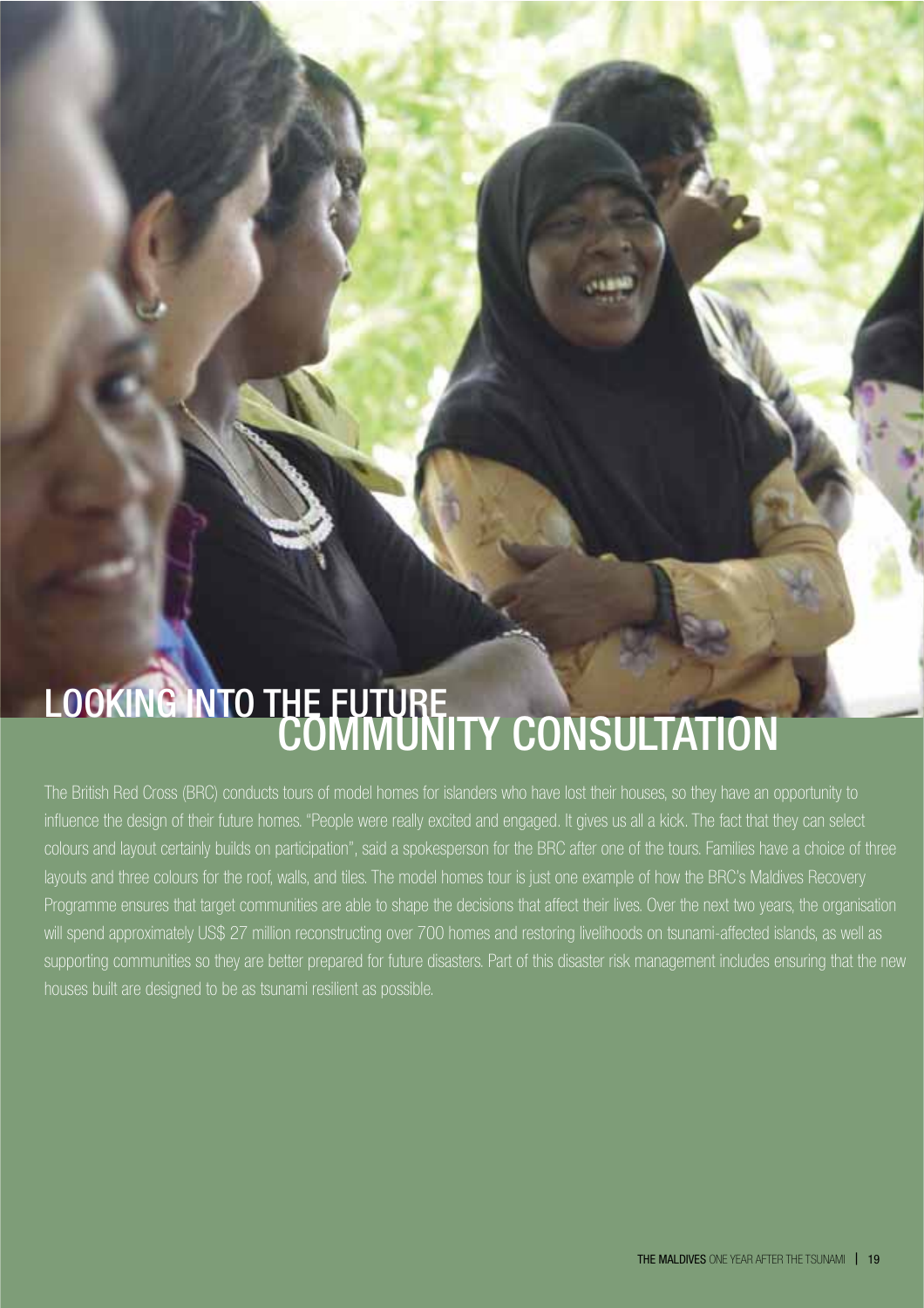# QUALITY HEALTH<br>AND EDUCATION

"Thankfully my family and I were not physically hurt when the waves came. However, the psychological wounds were deep and for months none of the kids could sleep properly, always in fear that that terrible day might repeat itself. Being able to go to school so quickly was a blessing though, and the work of counsellors sent from Malé have really helped them to come to terms with what happened and ease away their worries."

**IBRAHIM, HULHUDHUFFAARU, RAA ATOLL** 

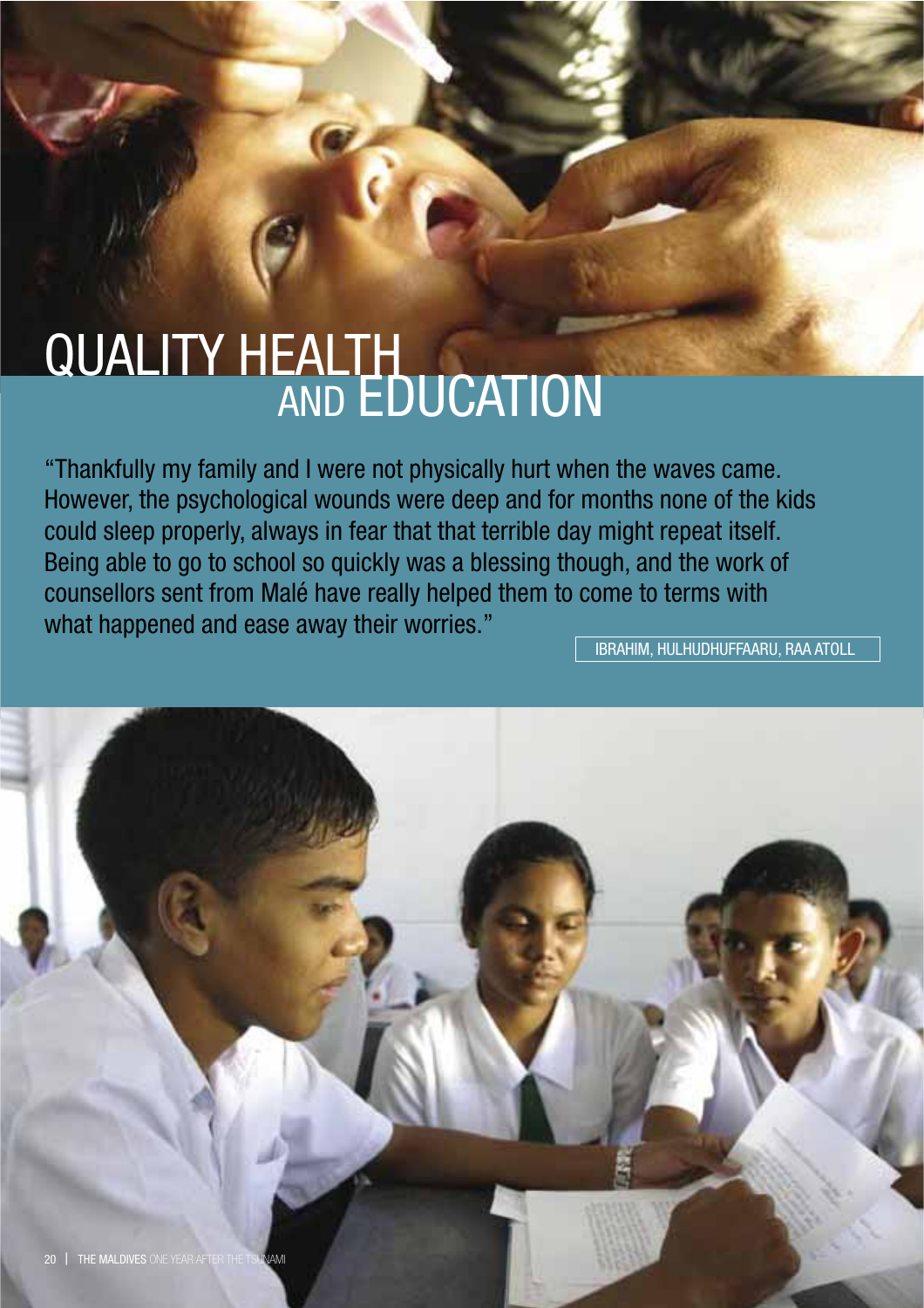

Prior to the tsunami, the Maldives was considered to be well on the way to achieving the eight Millennium Development Goals (MDGs)<sup>3</sup> set out by the United Nations and ensuring that the economic prosperity of the past three decades was matched by an equally impressive improvement in human development indicators. There were serious concerns that the damage caused to schools and health centres across the country and a significant IDP population would have a negative impact on key social indicators and the ability of the Maldives to achieve the MDGs. However, with the exception of certain pockets of poverty and a long-standing problem with child malnutrition, it appears that the Maldives will be able to meet the targets and goals laid out in the Millennium Declaration.

From the onset, the Ministries of Health, Education, and Gender and Family together with the Red Cross Red Cresent Movement and their partners in the UN system-UNICEF, United Nations Population Fund (UNFPA), and the World Health Organisation (WHO)—approached the tsunami as an opportunity to make a sustained and meaningful investment in quality services in the key social sectors. In fact, the health and education requirements outlined in the NRRP were over-funded, which provided a unique opportunity to make significant investment for the long term.

### **Health**

Although physical injuries were relatively few, the tsunami did inflict considerable damage on health infrastructure. One regional hospital, two atoll hospitals, 19 health centres, and 21 health posts were damaged or destroved. There was also a massive loss of medical equipment, consumables, and other hospital materials. All in all, the capital loss to the health sector is estimated at around US\$ 12 million. Despite these losses, rapid replacement of lost equipment and supplies, supported by UNICEF, and immediate resumption of vaccination rounds kept immunisation coverage rates high, and the Maldives was spared any major disease outbreak following the tsunami. German Red Cross are supporting the Government in repairing health facilities and providing medical equipment and supplies at the cost of US\$ 7.5 million.

Capacity building, both for institutions and human resources, has been a key issue for WHO and other agencies in their collaboration with the Ministry of Health. Focus areas have included reproductive health, mental health, health care waste management, medical supply systems, laboratory services, health promotion, child growth monitoring, emergency preparedness, and communicable disease epidemiology and surveillance. Human resources have been developed through national training programmes and workshops and by sending health staff for training within South-East Asia.

### Dealing with Trauma

The one major post-tsunami health issue that has arisen, affecting both adults and children, is psychological trauma. Initially, the most common psychological effects included intense fear of another tsunami, anxiety and depression, inability to sleep, loss of appetite, fear of the ocean, and an inability to concentrate. In addition, many people continue to experience distress from congested living conditions and lack of available information regarding their future. Tensions have arisen between host and IDP communities for a variety of reasons, and this has added to the stress experienced by these communities.

A number of initiatives have been taken to tackle the nation's various psychosocial issues. In the immediate aftermath of the Tsunami a unit called the 'Social Support and Counselling Services' was created within the NDMC with counsellors and volunteers who coordinated psychosocial support activities in the affected islands. Work focussed on two major areas. First, sending counsellors to the worst affected islands to provide direct psychosocial intervention, and carry out workshops to generate local community volunteers for continuation of psychosocial support activities (known as 'emotional support brigades'). The second arm was training teachers in schools all over the country to provide psychosocial support to pupils. The American Red Cross (AmRC) provided Psychological First Aid training and materials to 70 counsellors involved in the psychosocial intervention work. Through this programme, 22,500 people have been provided with social support and counselling services. Training has also been provided to 321 teachers in 20 atolls covering 226 schools and 6 master trainers in Malé. UNFPA and UNICEF provided logistical support to these projects.

The Ministry of Health has been working closely with WHO and UNFPA to increase the capacity of island health workers and communities to deal with these issues. On five atolls, health care providers have been trained in psychosocial and mental health issues; and local 'community educators' have been given the skills to provide support to these communities as well. The Ministry of Gender and Family is establishing safe-play areas as a psychosocial support intervention for children on tsunami-affected islands. A programme by Care Society-one of the largest national NGOs-will be run with the involvement of members of tsunami-affected households will soon be providing psychosocial care to affected communities in four atolls. The AmRC will be implementing a three-year psychosocial support programme in six atolls, and capacity building at national level. UNFPA has briefed health care providers at the Indira Ghandi Memorial Hospital on the early identification and management of psychosocial issues. Senior government staff, the media, NGOs, and donor agencies have all been provided with training on IDP issues. With a need for reliable baseline data, UNFPA was instrumental in ensuring a module on reproductive health and psychosocial issues is included in the Tsunami Impact Assessment Survey currently being conducted by the Government.

<sup>&</sup>lt;sup>3</sup> The United Nations Millennium Declaration sets out eight goals which signatory countries are required to meet by 2015. These goals are: (1) eradication of extreme poverty and hunger; (2) universal primary education; (3) promotion of gender equality and empowerment of women; (4) reduction of child mortality; (5) improved maternal health; (6) combating of HIV/AIDS, malaria and other diseases; (7) environmental sustainability; and (8) develop a global partnership for development.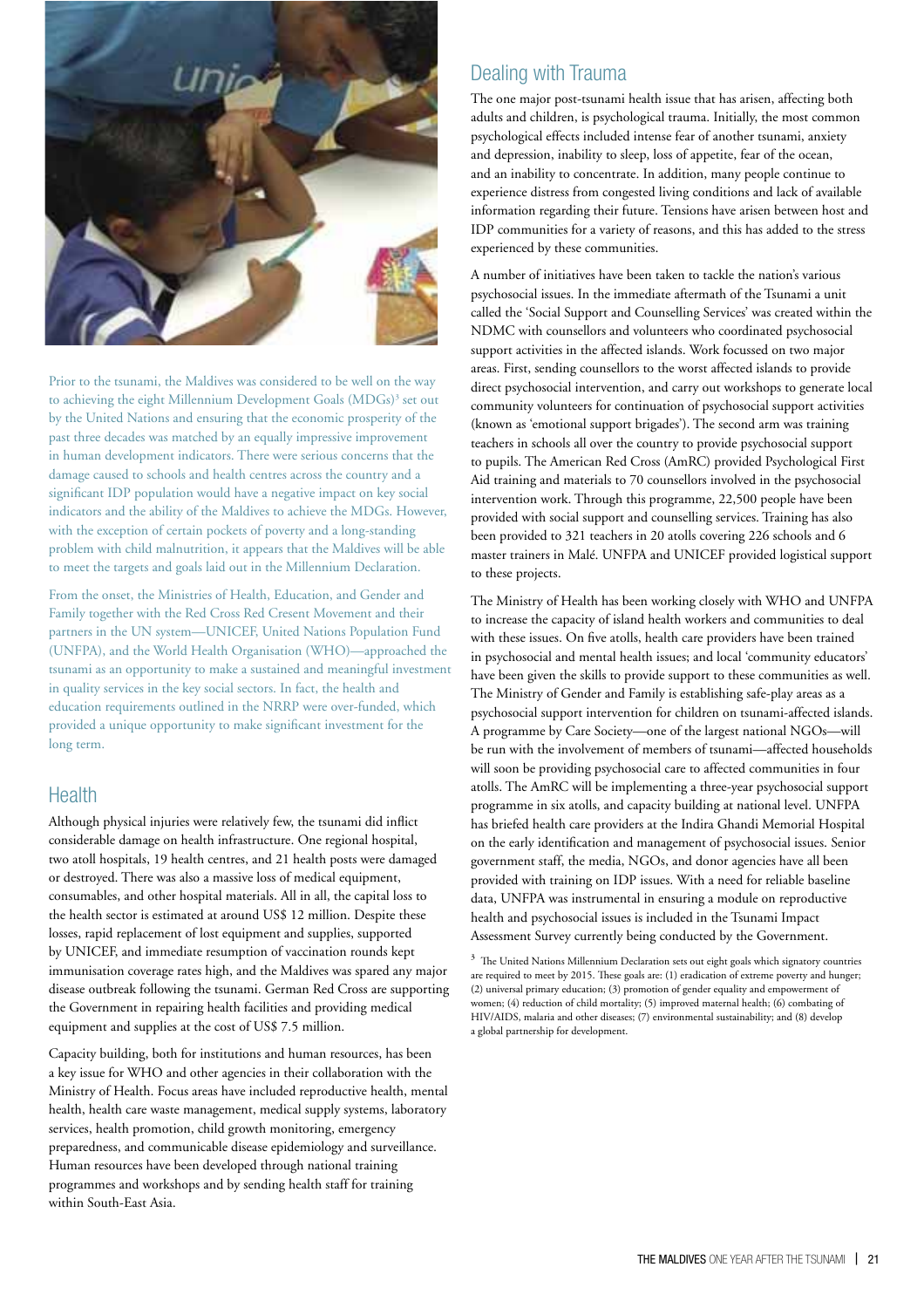

### Protection of Women and Children

Both the scope and resources for addressing women and children's rights and protection issues have increased considerably as a result of the tsunami. There is currently a window of opportunity to implement important new programmes on a large scale, engaging a wide range of stakeholders. The various actors in women and child protection, including the Ministry of Gender and Family, and UNICEF, will continue to address the increased vulnerability of women, children and adolescents following the tsunami through the establishment of a decentralised family protection system, and will emphasise the overall protection of women, children and adolescents. UNFPA has been working to create awareness of gender-based violence, establishment of the Family Protection Unit within the Indira Ghandi Memorial Hospital in Malé, sensitisation of health providers to identify cases of gender-based violence and child abuse.

According to the MIDP Unit, no children were separated or orphaned by the tsunami. While other tsunami-affected areas have reported incidences of child sexual exploitation and trafficking, there have been no official reports in the Maldives. However, there are concerns that due to the crowded situation in temporary shelters and the added demands on parents, children may be at risk of being abused, exploited, or neglected. Following the tsunami, emphasis has been placed on creating an environment that supports the psychosocial well being of all children and adolescents, but most particularly those directly affected by the disaster.



### **Fducation**

Of the nation's 315 schools at least 116 were affected in various ways by the disaster, with eight schools requiring complete reconstruction, 11 major repairs and 71 only minor repairs. Recovery of the education infrastructure has been estimated at US\$ 21.1 million. In addition to the physical damage, schools in Malé have had to cope with increased crowding as a result of the post-tsunami immigration to the capital. Similarly, 14 percent of the unaffected schools in the atolls have also required provision for displaced students. Vast quantities of school supplies and equipment as well as school records and teaching and learning materials were either damaged or swept away. Almost 30 percent of students lost books, school uniforms, and other supplies that families could not replace.

Replacement of educational materials was seen as an immediate priority, along with the repair and rehabilitation of damaged facilities and the construction of temporary/additional classrooms in host islands. So too was the provision of technical support to untrained teachers. The initial rapid assessment of damage and needs helped to identify priority areas for support in the education sector.

- One hundred and sixteen primary and secondary schools received basic school equipment, furniture, supplies, and consumables; 32,000 children received school supplies, including text books, school uniforms and shoes; and 24,000 received recreation and school-in-a-box kits.
- Forty-nine temporary classrooms, 15 teachers' quarters, and eight toilet blocks were constructed.
- One hundred and eighty teacher trainees from the Faculty of Education were deployed as temporary teachers for one month to mitigate the vacuum created by the fact that nearly 200 expatriate teachers chose not to return to work after the tsunami.

Together, these interventions made it possible for schools to reopen only two weeks after the scheduled start of the new school year. Work is now underway for the reconstruction and rehabilitation of another 47 schools and 20 preschools affected by tsunami.

Figure 8: Funding for the Health and Education Sector by Donor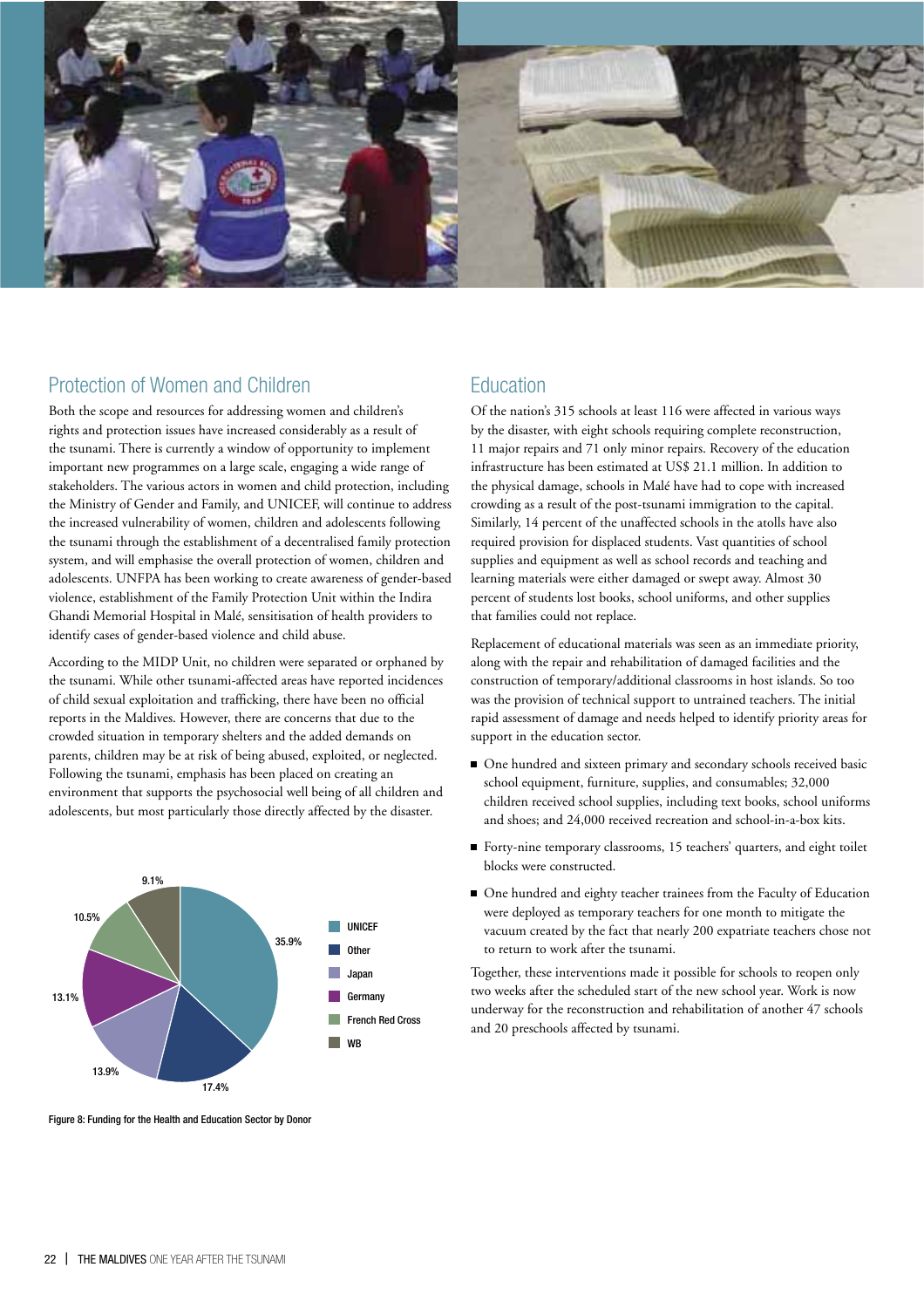# ZAEEMA<br>ALITTLE BRAVERY GOES A LONG WAY



Zaeema Ismail was 14 years old when the remote island of Gemendho was swamped by the tsunami. "I saw the first wave go over the reef and hit the shore," she says. "It swept clean over the island, knocking over people, houses, bicycles, and dragging them out to sea." Zaeema desperately held onto her two-yearold brother. Her mother stopped the other two children from being dragged out to sea. But sadly, the waters claimed the life of Zaeema's grandmother, Mariyam. The loss was more than some of Zaeema's family could bear. Her two siblings became mute and began to have screaming nightmares, her mother wouldn't eat and became almost catatonic with grief—and the family began to disintegrate. Although Zaeema didn't know what trauma was, she could see that there was something wrong with her once happy family. When UNICEF set up a trauma workshop on the island where her family had been displaced. Zaeema learned that the tsunami that hit her island was a freak occurrence—and that she had to help her family go through what was a normal grieving process. She got her family talking again by using trauma recovery methods she learned in the workshops. Now her family home is filled with chatter and laughter once more. Although Zaeema didn't rescue anyone from the water or donate aid, the fact that she was such a rock for her family recently saw her winning an award. In Thailand this month she was presented with the Asian Heroes Award by Time Magazine. A simple trauma workshop and a brave girl have helped to get one family back on their feet and look forward to a life after the tsunami.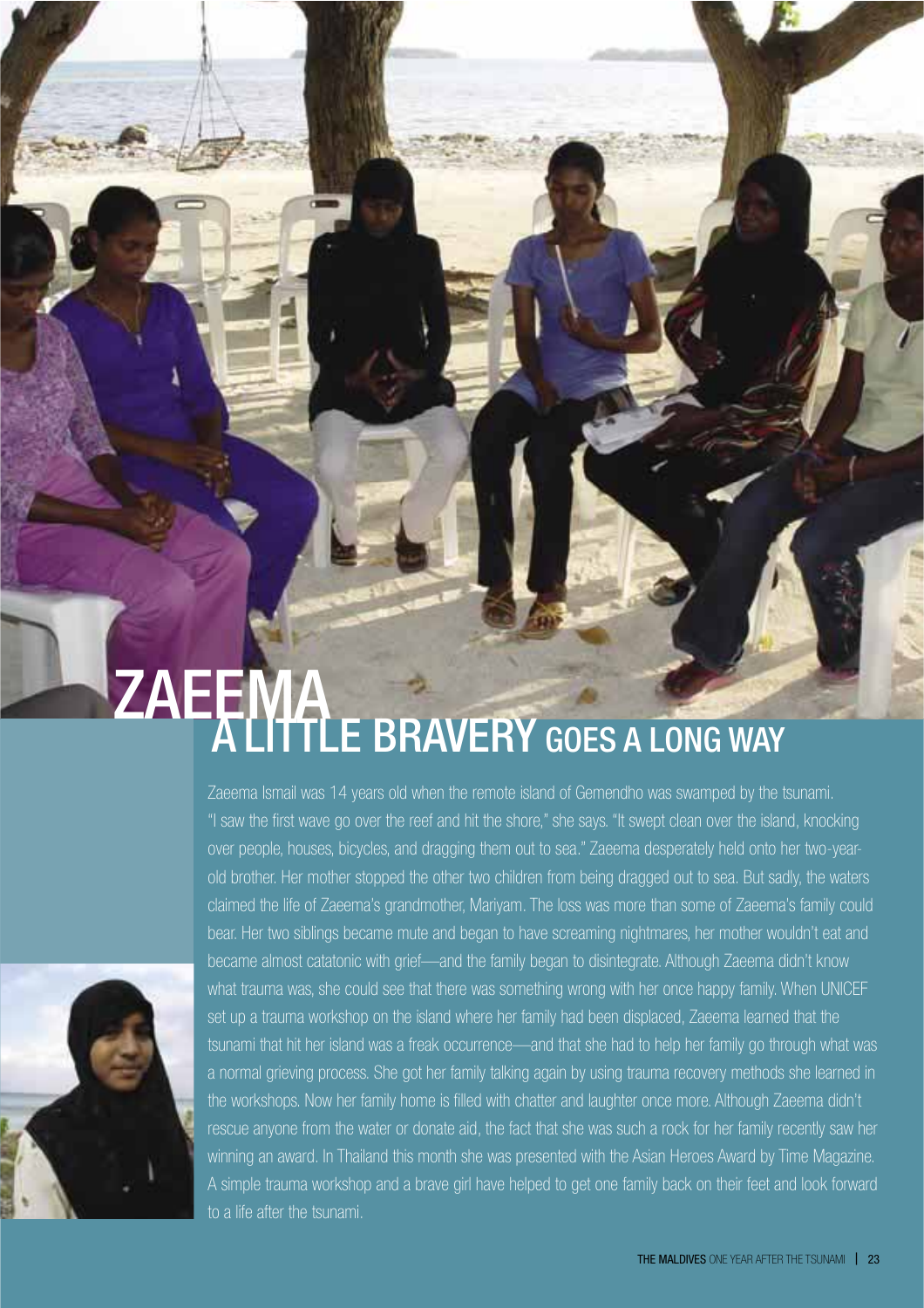### LIVELIHOODS

"People think of the Maldives as a romantic holiday destination but on some islands 70 percent of income is from agriculture. The tsunami washed away fruit trees and vegetable patches leaving families with nothing but saline soil. Through our agriculture programme, women farmers are now harvesting pumpkins and watermelon, beans and papaya. And they can sell them to nearby islands."

ALI IJAZULA, PROGRAMME MANAGER, CARE SOCIETY, ACTIONAID PARTNER IN THE MALDIVES

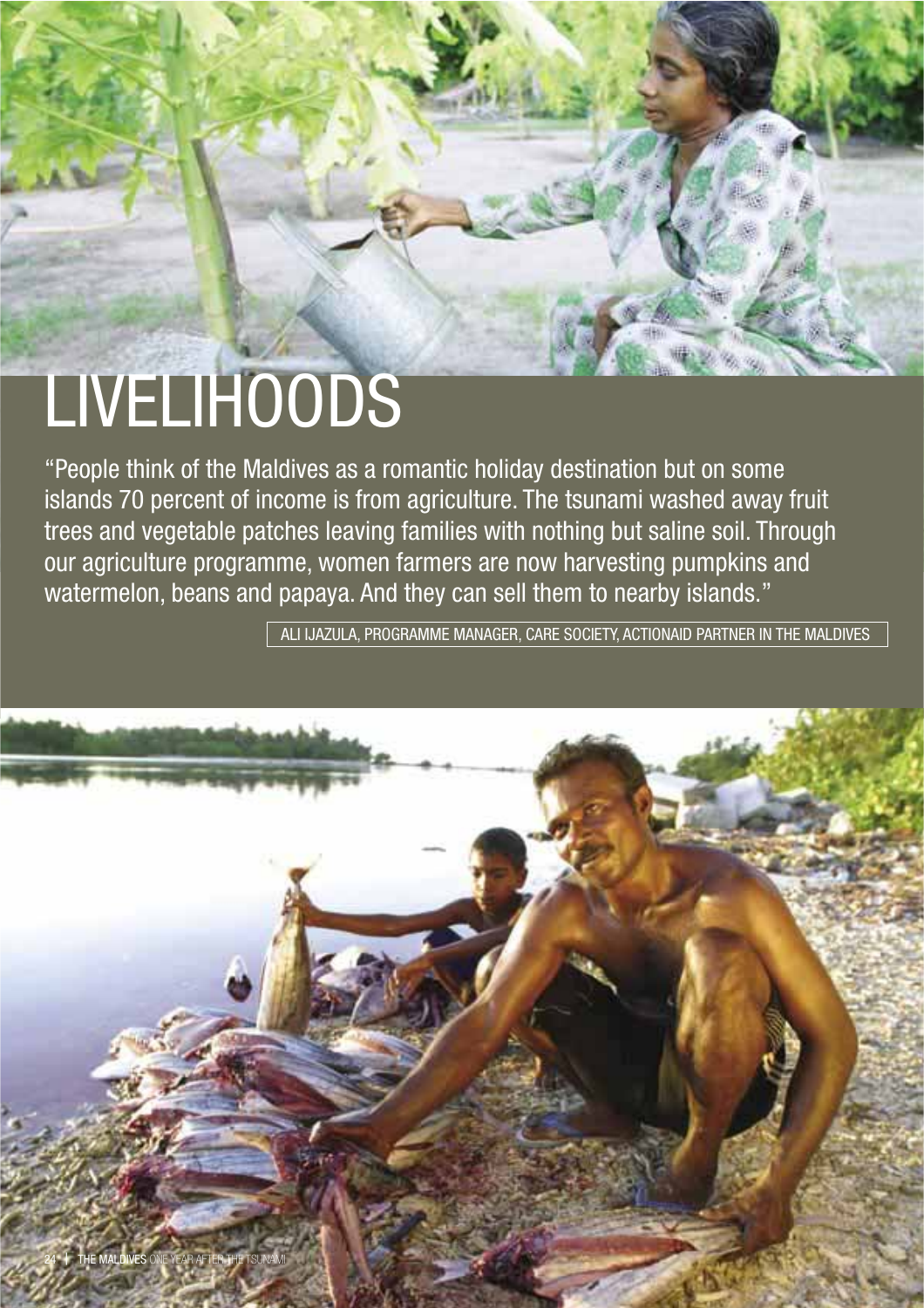Prior to the tsunami, the Maldives benefited from twenty-five years of economic growth that resulted in a per capita income in excess of US\$ 2,100—compared to an average of around US\$ 500 per capita for the rest of South Asia. Much of the growth was due to the emergence of the Maldives as a major tourist destination, attracting upwards of 500,000 visitors annually. Direct revenues earned from the sector contributed directly to a third of GDP, and its wider impact accounted for more than 70 percent of GDP. Hence, given the hit the tourist industry took following the disaster, it is no wonder that the Maldivian economy has suffered over the last year, and is likely to continue to suffer into the next year. It is expected to contract by three percent in 2005 compared to a positive growth rate of seven percent in 2004.

### **Fishing and Agriculture**

The fisheries sector (fishing and fish processing) is the country's second largest industry, contributing roughly nine percent to GDP in 2004, and has continued to grow since the tsunami. Fishing employed about 11 percent of the labour force, prior to the tsunami, while about 20 percent of the total population was dependent on the industry for their primary income. The growth since the tsunami can be attributed to the increasingly sophisticated technology and boats used by the industry. However, the overall, health of this sector of the economy masks negative social impacts in local communities, due to loss and damage and equipment.

Direct losses in the fisheries sector on reports received from islands were estimated at US\$ 13.13 million and indirect losses at US\$ 23.61 million. This covered loss of income and livelihoods of fishers and cottage-based processors. However, after more detailed assessment, which included IDP communities, carried out in September with assistance from the Food and Agriculture Organisation (FAO), direct losses were estimated at US\$ 24.75 million. Additionally, the research, demonstration, and training facilities of the Ministry of Fisheries, Agriculture, and Marine Resources (MOFAMR) were partially damaged, further undermining the planned programmes for 2005.



About half of all cultivated land on the inhabited islands was destroved by the intrusion of salt water intrusion, with agricultural losses estimated at US\$ 6.46 million. Apart from the fields, perennial trees such as coconuts, breadfruits, mango, betel leaf, guava, and water apple were uprooted by the waves or died from salt toxicity. Banana was also severely damaged given its susceptibility to salt stress. On more than half the island the ground water aquifer has been seriously affected by salt water intrusion, and on still others the water quality has deteriorated. Destruction of port infrastructure and transport vessels also adversely affected farm incomes and rural livelihoods.

The period following the tsunami would have been the peak tourist season; and even those farmers whose crops were not affected by the tsunami nonetheless faced losses due to the severely reduced number island visitors. This remains of particular concern since the tourism industry only recently began sourcing supplies from local producers, and the linkage between domestic agriculture and the tourism sector is still tenuous.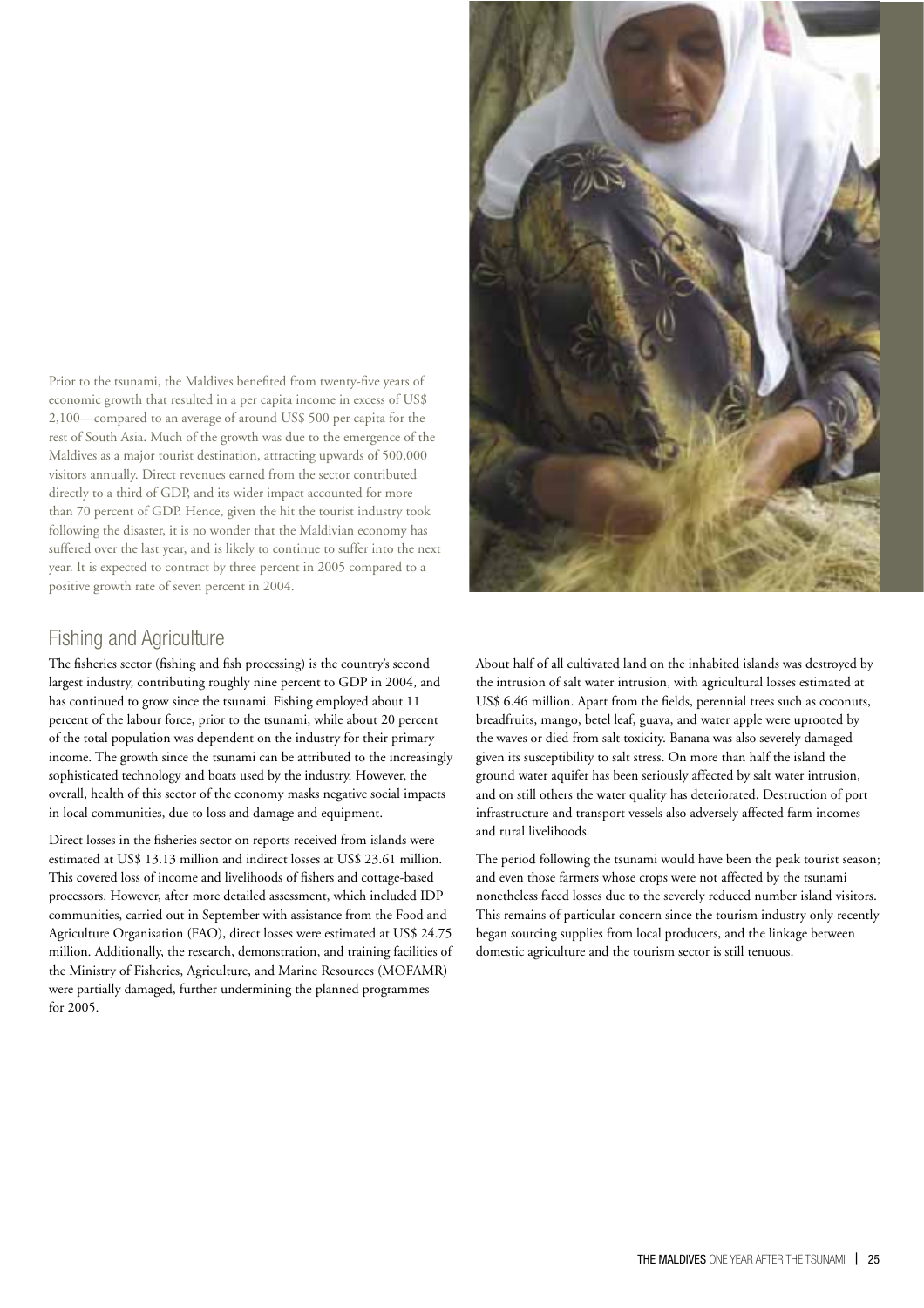

### Getting People Back to Work

Helping thousands of Maldivians get back to work is a critical task. In addition to the loss of tourism, fishing equipment, and agricultural land, many families also lost their entire life savings.

Early on, the Government introduced a policy of urgent support of livelihood restoration entitled the Island Livelihood Revitalisation and Development Programme. Communities are receiving agricultural tools and seeds to restart crop production. Others are being given assistance to resume fishing and fish processing and to restart local businesses through cash-for-work initiatives, small grants, and micro-credit programmes. By the end of 2005, skills development initiatives will also begin, which will include the provision of tool kits and seed money to selected island communities to start implementing community development plans.

A range of activities, including small loans, women's livelihood, agriculture, fisheries, and waste management, are being implemented under the comprehensive umbrella of training and building capacities of community-based organisations (CBOs). The aim is to enable these CBOs to plan and implement projects by themselves in the future, but also to maintain and sustain achievements from the recovery phase. As a large proportion of the island population (around 16 percent) have traditionally been involved in voluntary activities, mobilising these resources is an important empowerment strategy, which at the same time reduces the risk of dependency.



Figure 9: Funding for the Livelihoods Sector by Donor

The loss of equipment and boats, particularly those associated with pole and line tuna harvesting, has seen many struggling to re-establish their livelihoods. The loss of these livelihoods have had a ripple effect on associated cottage industries such as fish processing and drying, resulting in significant widespread unemployment and hardship in a number of communities.

Over the past year, the FAO, International Fund for Agricultural Development, ADB, JICS, the World Bank, and UNDP, have been working to restore fisheries-based livelihoods. Activities have concentrated on boat repair, vessel construction, and replacement of fishing gear. Three CBOs have been trained in fibreglass reinforced plastic boat construction and repair by FAO and MOFAMR boat building experts. This activity is providing an income and a profession to tsunami affected fishermen and out-of-school youth, and in the years to come will provide important employment to people trained in a skill for which there is high demand.

As previously noted, agri-business suffered greatly in the Maldives. In addition to larger farms, the tsunami destroved countless small home gardens, which made an important contribution both to the domestic economy and to the family diet. Compensation of Rf. 3,127 (US\$ 245) was provided to 5,868 agricultural families under World Bank aid through the MOFAMR with additional claims now being assessed. Efforts of the Government and its partners have concentrated on replacement of lost productive assets such as seeds, planting material, fertiliser, and basic tools as well as the rehabilitation of soil and water resources and infrastructure, aiming at restoring the incomes and livelihoods of affected farmers as quickly as possible. Care Society has been active in mobilising community nurseries in different islands, while the ADB has funded the training of MOFAMR staff in plant production. The JICS has concentrated its agricultural efforts on the delivery of agricultural machinery to 23 islands, including much needed tractors, generators, composting machines, transport boats, and spare parts.

Officials of MOFAMR and various relevant authorities have received plant quarantine training from FAO, which has also advised the MOFAMR in setting up an effective plant and animal health quarantine system for the Maldives. The animal health component is being conducted under close collaboration with WHO as part of their partnership in preparedness to combat a potential avian flu pandemic.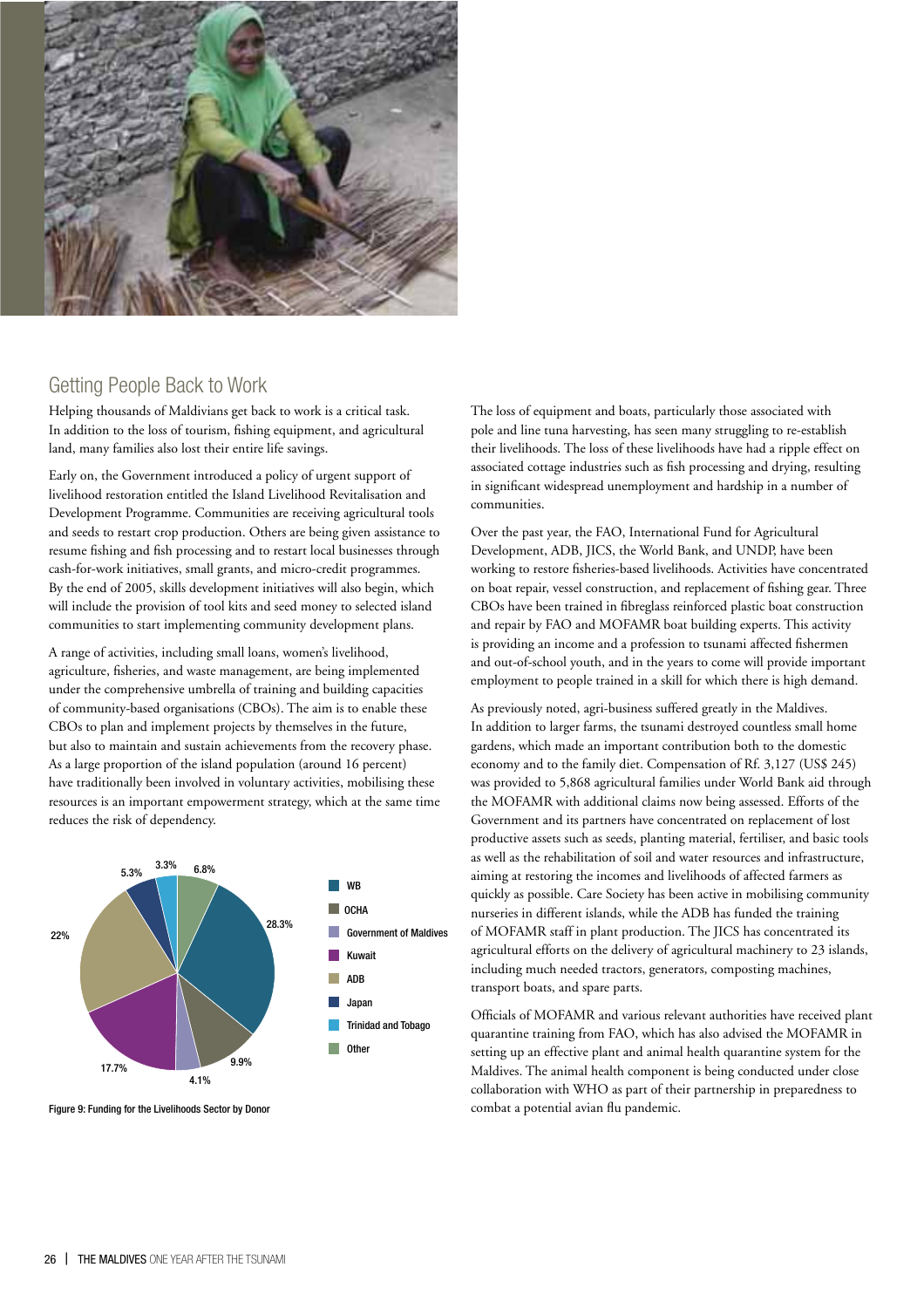# **GIVING WOMEN**

Ann Bloom, from Littlehampton on England's south coast, had no idea when she stood in the cold collecting money for tsunami relief that almost a year later she would get the chance to see how it is being spent. The Tesco supermarket, where Ann works, raised US\$ 26,000—one of the most successful stores in the UK chain that in total raised over US\$ 4 million for the UK Disaster Emergency Committee's Tsunami Appeal. Arriving in Maabaidhoo, Laamu Atoll, Ann was treated to a display of coir rope and thatch weaving by the island's Women Development Committee. Many economic activities have not yet revived, particularly such traditional livelihoods pursued by women. But funding provided by this and other appeals is providing women with equipment and opportunities lost to them during the tsunami. "It was an amazing and humbling experience," said Ann. "It was incredible being able to put faces to the fundraising. There was a team of us who raised the money, I was just lucky to have the opportunity to find out where the money went and it was wonderful to see so many happy faces looking forward to the future."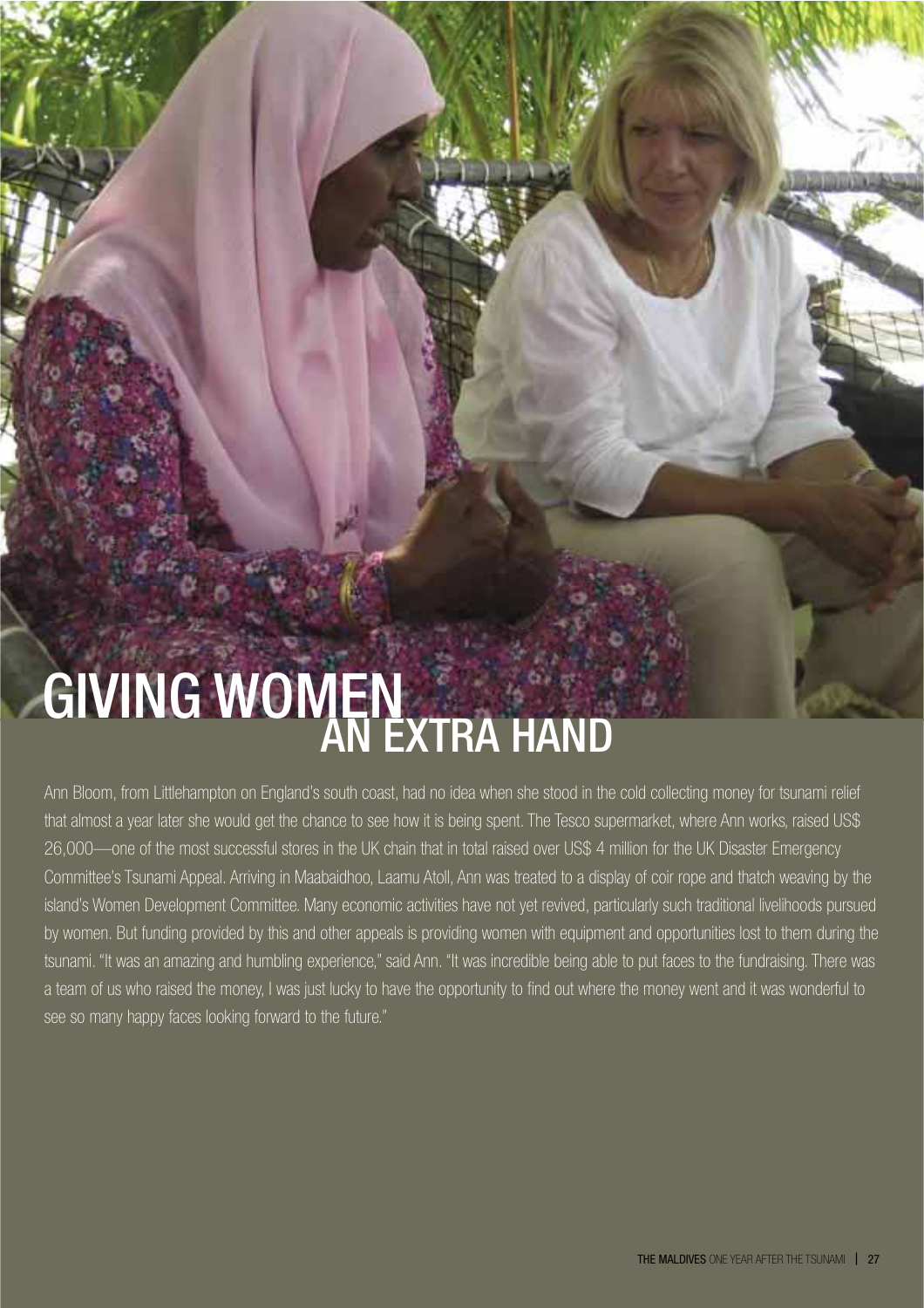### ENVIRONMENT<br>AND DISASTER MANAGEMENT

"Before the tsunami people knew about global warming and the potential threats. But now everyone is much more aware of natural disasters, especially flooding and other environmental risk factors. The Maldives was caught off-guard, so we are working to put warning systems in place that will make us better prepared to react to the next disaster."

SVEND ERIK SØRENSEN, UNITED NATIONS ENVIRONMENT PROGRAMME

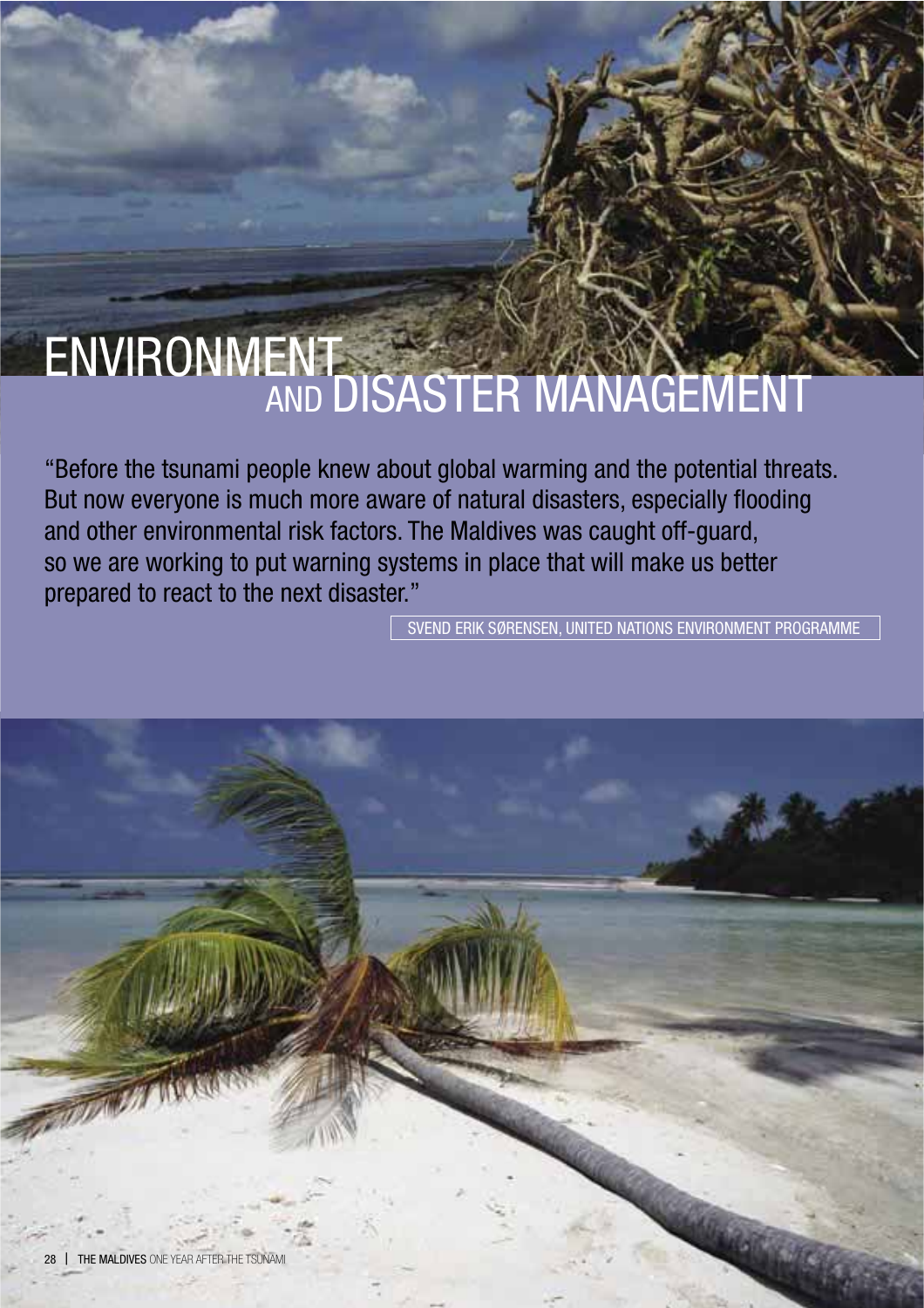The tsunami has highlighted, once again, the Maldives vulnerability to natural disaster and climate change. The low-lying islands, shallow reefs and lagoons of the Maldives make up a fragile marine-based environment. Yet the country's vulnerability to natural disasters was always thought to be moderate, having had no history of frequent or destructive hazards. Obviously, the tsunami has altered that perception dramatically and forever

Environmental features such as low elevation, beach erosion, high freshwater table, and lack of coastal vegetation—combined with the population's dependency on tourism and fisheries, high import dependence, and limited transport facilities—make the Maldives one of the most environmentally vulnerable countries in the region if not the world. Today the country faces three major disaster risks: climate change, particularly resulting in rising sea levels; storm surge; and tsunami. It is also exposed to droughts, heavy rains, and high waves caused by cyclones in the southern Indian Ocean.

A rapid environmental assessment completed by United Nations Environment Programme (UNEP) shortly after the tsunami found that coastlines were altered, beaches and harbours eroded, and waste washed out to sea. Trees and mangroves were uprooted and coral damaged. Rubble and asbestos lay on beaches, groundwater was polluted, and the soil was inundated with seawater. In addition, as a direct result of this environmental damage many livelihoods were lost or severely affected. Although the tsunami created a number of specific environmental problems, uncontrolled reconstruction activities will further exacerbate the chronic environmental problems that pre-date the tsunami including poor waste management and sanitation systems.



Figure 11: Funding for the Environment and Disaster Management Sector by Donor



The traditional sustainable practices of the Maldivian people have supported life on the islands for over 4,000 years. However, modern lifestyles do not support the protection of the fragile marine environment upon which they are so dependent. For example, a lack of waste management facilities to deal with toxic, human, and fish processing waste, and a high dependency on diesel fuel leaves a question mark as to whether many remote islands have a sustainable future. The tsunami and the rapid environmental assessment that was completed highlighted many of these unsustainable practices. By building back better and building back greener, the Maldivian Government and its partners have had an opportunity to promote more sustainable practices and strengthen environmental institutions throughout the country. Already, improved rainwater harvesting and waste management, investment in sustainable sanitation solutions, and exploration of the potential for renewable energies are being undertaken as part of the recovery and development programme.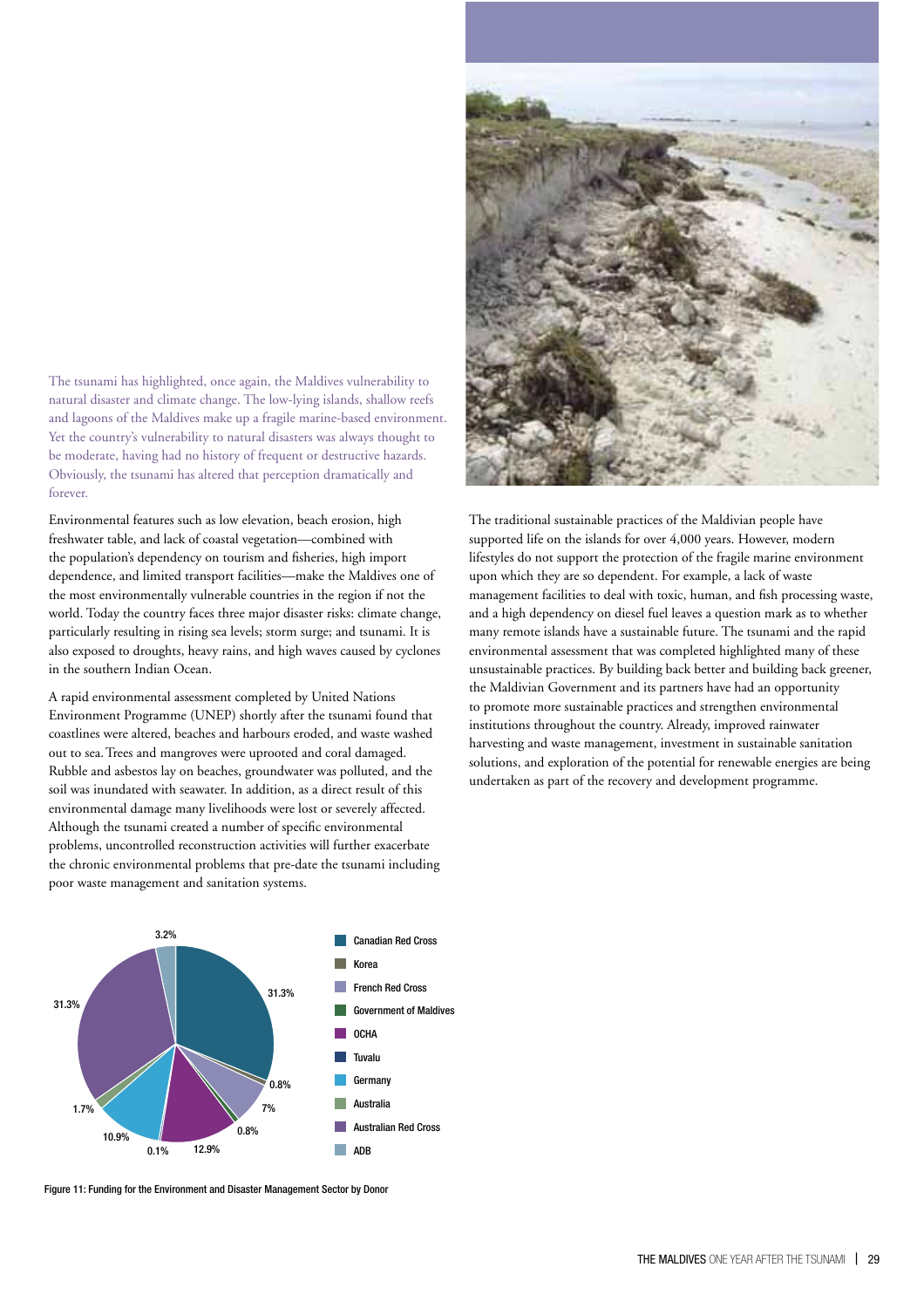

### **Disaster Management**

Since January 2005, the Government and island communities have been increasingly planning reconstruction activities in a manner that minimises risks to the environment and public health. The United Kingdom Department for International Development (DfID) and UNEP are assisting the Government to ensure that reconstruction work is carried out in an environmentally sustainable manner. The 'building back greener' principle has been promoted for the reconstruction process, and guidelines such as the Tsunami Reconstruction Design Principles have been developed to facilitate this goal. The Government and its partners are also creating the capacity within Ministry of Environment, Energy and Water to apply environmental impact assessments to future development programmes and to promote sustainable waste management policies and practices.

The tsunami created approximately 290,000 m<sup>3</sup> of debris and waste in the Maldives, much of which accumulated on beaches and posed a serious threat to public health, groundwater, soils, and coral reefs. This situation, coupled with the country's pre-existing waste management problems, emphasised the desperate need for an effective cleanup and wastemanagement programme.

In response, the partners in the environmental sector-the UN, the Australian and Canadian Red Cross (ARC/CRC), AusAid, and the ADB -working in consultation with all the stakeholders, implemented a variety of new and more sustainable programmes. During one such programme, implemented by UNEP, hazardous waste from a total of 89 islands was collected and stored, and more than 40 local men and women were trained in hazardous waste clean up and mobilised in the field.

The Maldives' need for a nationwide an early warning system and a disaster risk profile has been made dramatically clear. Since the tsunami, UNDP and NDMC have completed an Early Warning System study, and a basic early warning system will be set up by March 2006. All atoll offices are now equipped with satellite phones, and five Emergency Crisis Centres with state of the art communications systems have been established. Training programmes in disaster response and first aid have been held for NDMC staff and volunteer community groups, and a Tourism Sector Disaster Management Plan has been developed. In addition, construction of safe shelters on islands identified as most at risk is being undertaken by JICS, UNDP, IFRC, CRC, and British Red Cross.

The Government's long-term disaster mitigation programme, The Safe Islands programme, builds on its pre-tsunami goal of increased population consolidation. The existing programme has been adapted to accommodate the need for disaster risk management so that 'safe' islands will receive a greater investment in sea walls, more solidly constructed buildings, buffer zones, and drainage systems. Improved standards of housing and infrastructure are also part of the overall plan.

The greatest challenge will be to sustain the present level of interest and motivation to address disaster management and to have all ministries and departments integrate disaster management into their normal development programme. This will mean reviewing all development initiatives prior to implementation to ensure that high-risk factors are not reintroduced in the process. Another key challenge is to help each person and family to know and practice personal safety management and to increase the confidence and resources of communities to better manage disasters.

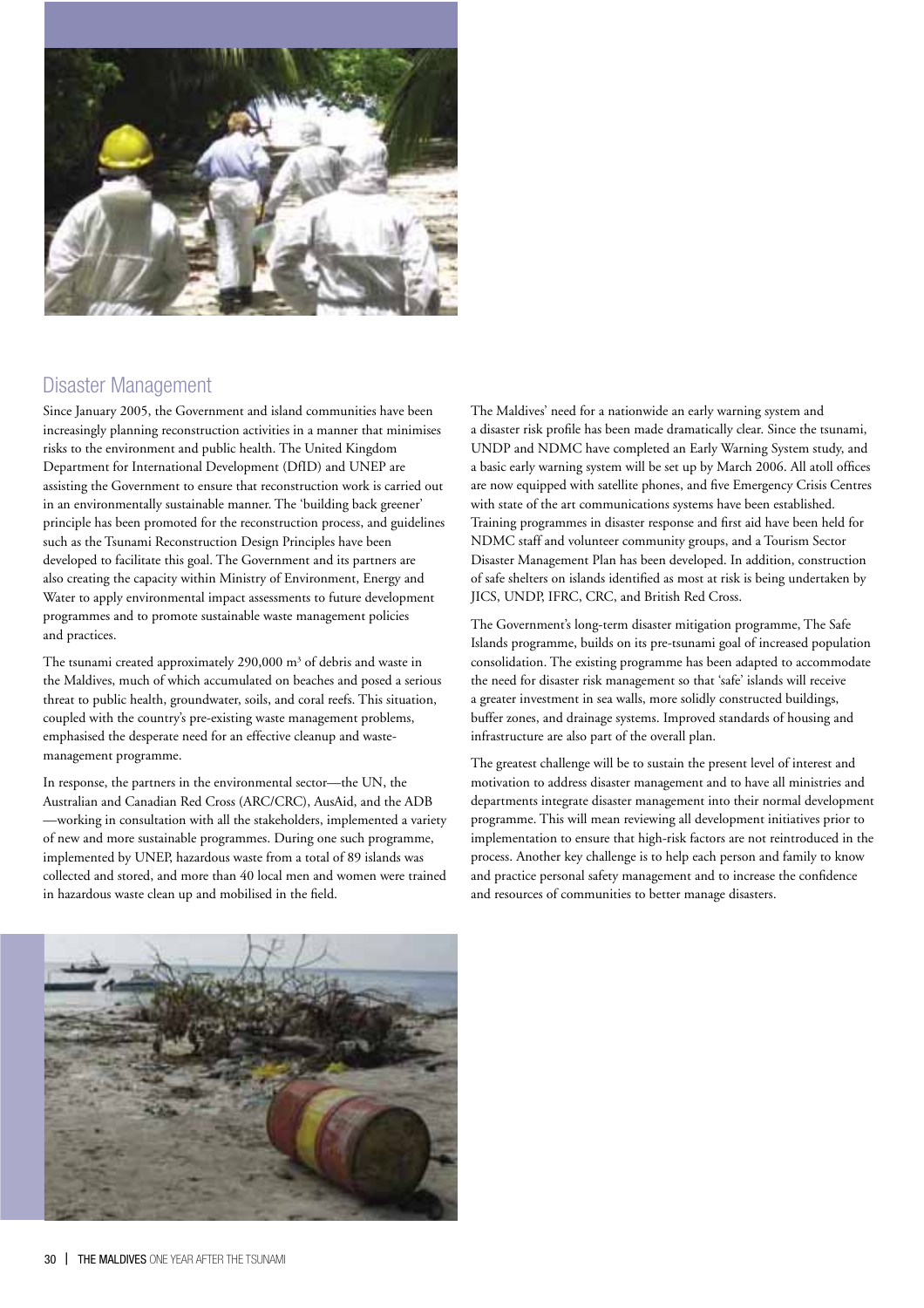### GETTING MY HANDS DIRTY

Mr. Nooree Ahmed is Deputy Island Chief in Hoarafushi Island, Haa Alifu and Team-leader of the Hazard Waste Clean Up Team 1, responsible for the Northern part of the Maldives.

"I was sent from my island to participate in the UNEP supported hazard waste clean up training and became the Team-leader for Team 1 covering the Northern part of the Maldives. The program we are carrying out is of great benefit for the whole of Maldives. It is the first real activity that tackles waste matters on our islands. We get different impressions from the different islands where we are working and can see different priorities. But hazardous waste clean up and collection has a high priority everywhere. The island people show great interest in what we are doing. We conduct briefing meetings with the different island communities. I am proud to be a member of the UNEP hazardous waste clean up team, because I can take an active part in ground water and environmental protection measures for our country. We have to extend the programme with important awareness campaigns. When I finish the program and go back to my island I will become involved in the Australian Red Cross/Canadian Red Cross (ARC/CRC) and United Nations Development Programme awareness programme and encourage people to dispose of their hazardous waste in the waste management centre that will be built by the ARC/CRC. More important than to clean and to collect hazard waste is to avoid it: we will do our best to avoid it in the future, for example, asbestos roof sheets on my island."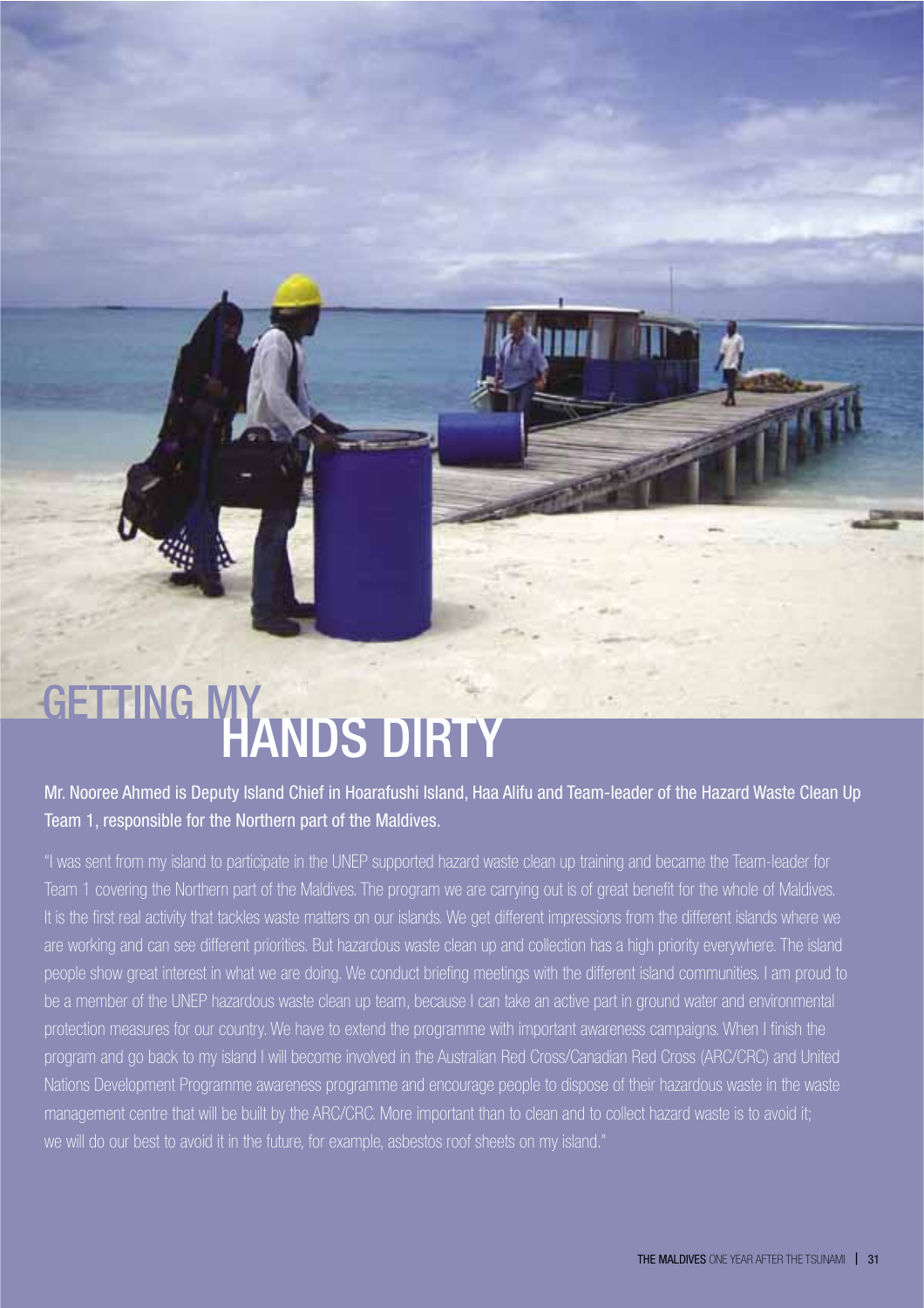# REBUILDING<br>AND UPGRADING

"Before the harbour was built, we had to put people on duty overnight to watch the boats and make sure they were safe-especially when it was rough. Now we can get supplies and get on and off the island safely ... the moorings are much safer."

**IBRAHIM SHAHEED. DHONI OWNER ON EYDHAFUSHI ISLAND, BAA ATOLL** 

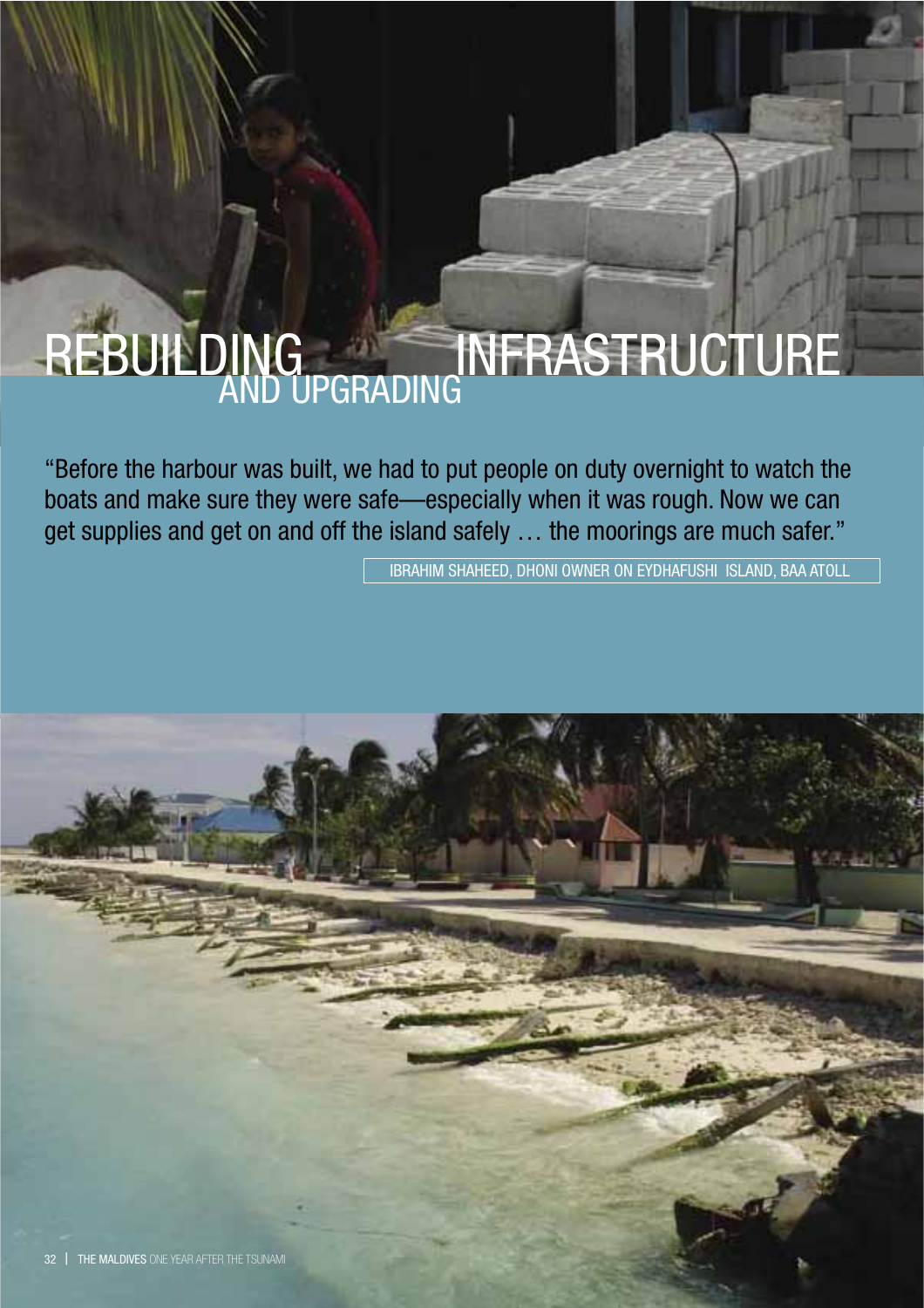

Figure 11: Funding for the Infrastructure Sector by Donor

The fishermen and boat builders were casually going about their business of cleaning their boats, repairing equipment, chatting with their friends, and preparing for fishing on the morning of 26 December 2004. Most of the boats were tied to the quay wall of the harbour, tethered to the sandy beaches or being repaired and sitting on simple stands when the sea began to rise. No one thought too much about it as often, during storm surges, the sea rises and waves slam the small boats against the beaches or harbour walls. However, when it continued to rise, some of the islanders thought that the world was coming to an end and their island was being consumed by the sea. Panic did not set in as the sea rise was not rough; it was not like the waves in Aceh or Phuket, but more like water slowly rising in a basin up to, some say, three metres above the land. Everything was floating or turned upside down. People were trying to rescue their personal belongs and at the same time save their lives and those of their children.

It only lasted a few minutes. Actually, the damage to the sea walls, breakwaters, and harbour quay walls did not occur until the sea began to recede, which was when the poorly constructed marine structuresfounded on sandy bottoms or old dead reefs and held together with a poor mix of cement and salt water, began to break up. Sand quickly filled up the harbours that, according to local marine codes, are only about three metres deep at low tide, which is sufficient for the shallow draft of small vessels.

It has been estimated that 36 jetties were damaged. Approximately 370,000 m<sup>3</sup> of sand will need to be removed from the harbours by dredging in order for the fishing and trading economy to be restored.

It has been estimated that over a third of all navigation aids were lost or destroyed. With the large number of rescue and aid vessels travelling to the islands, the possibility of striking a reef increased dramatically. In addition, five causeways connecting smaller islands were partially damaged or destroyed, as was heavy construction equipment at the Malé International Airport.

It has been estimated that about US\$ 73 million would be required to rebuild the harbours on 107 islands, dredge the harbours to the required depth, replace the navigational aids, and replace or repair damaged equipment and private/public vessels. Currently, only about US\$ 22 million has been committed to these tasks by the donor community.<sup>4</sup>

Over the past year the Government has repaired or replaced 31 navigation light beacons, and reef and harbour entrance markers on 38 islands. Two causeways in the Laamu Atoll are now under repair with work being done by the Japanese Government. UNDP has surveyed the harbour damage on 21 islands. With around US\$ 6 million provided by Australia, Belgium, France, and Japan, there are sufficient funds to reconstruct seven to eight harbours, of which one, on Baa Atoll Eydhafushi Island, has been completed. In addition, the ADB has provided about US\$ 3 million for the construction of three harbours.

#### Enerav

On many islands, when the water level began to rise, the power houses and their diesel-turbine generating units (typically called 'gen sets') were completed submerged, damaging both the diesel engine and turbine. Some of the engines could be repaired by draining the sea water from the crank case and purchasing minor spare parts, but most of the turbines were significantly damaged. Many of the simple power house structures were undermined by the scouring caused by the receding sea, cracking the foundations or collapsing the walls entirely, and floating debris, such as small boats, rammed into them. Distribution power cables were uprooted, leaving twisted cable and connection boxes damaged beyond repair. Simple street lighting fixtures were undermined and often collapsed.

Given the sharply increased cost of diesel fuel, residents have been faced with much higher generating costs than in the past. Almost immediately following the tsunami, the Government contracted local engineering firms to conduct an energy-sector damage assessment and to prepare the designs and technical specifications for the most severely affected islands. The original damage estimate for the energy sector was about US\$ 4.6 million. However, this has been increased to about US\$ 21.4 million. Current donor commitment is about US\$ 13 million, of which the major international donors are the IFRC, ADB, Japan, the US and the UN.

It has been suggested that the Maldives should take a more serious look at renewable energy, particularly solar and wind-generated power. Japan has already agreed to construct two buildings that will include solar panels for some of the power generation and UNICEF has pilot programmes for solar-powered schools planned for 2006/2007. The CRC has offered to pilot a wind-power project at a new island community being constructed by the IFRC on Dhuvaafaru island. Solar power will also be utilised as a renewable energy source on this island. The Maldives Government is addressing a more comprehensive energy policy, which is expected to be adopted in 2006.

 $4$  These figures are taken from DAD as of 28 November 2005 and may not contain all financial information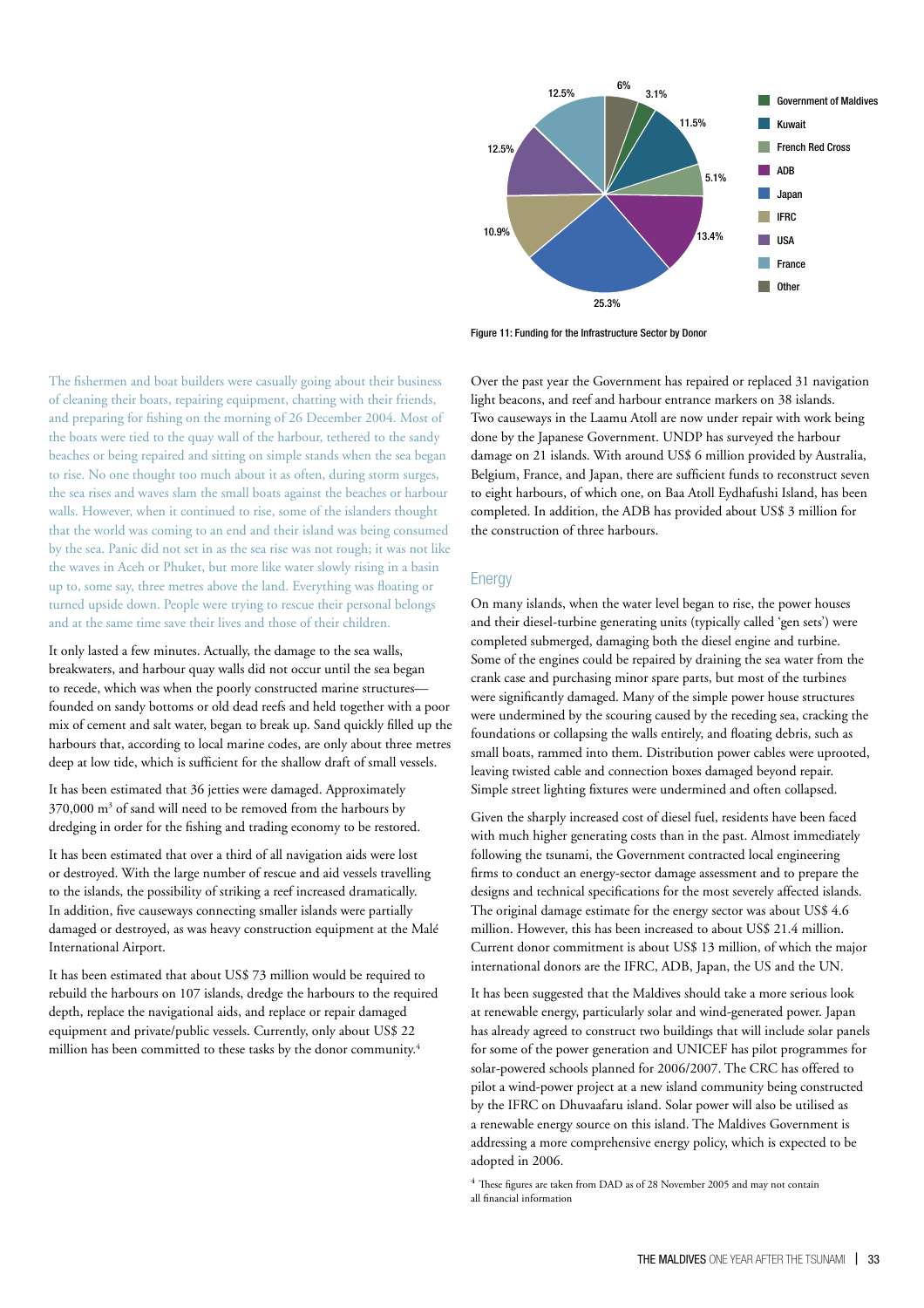# CHALLENGES<sup>FOR 2006</sup>

The Maldives is unique amongst tsunami affected countries in terms of the disaster's nationwide economic and social impact. For this reason, the principle of 'build back better', with its explicit focus on quality of outcome, takes on a far greater significance and has wider implications than may be the case in the other recovering nations. To ensure a healthier and more prosperous country than existed prior to 26 December 2004 will require more than the rebuilding of houses and infrastructure. Good governance, equality, environmental protection, disaster risk management, community consultation, empowerment of the disenfranchised, protection of the vulnerable, and mobilisation of the economy are the foundation stones upon which the Government, the community and their international partners seek to rebuild a stronger, more vital nation.

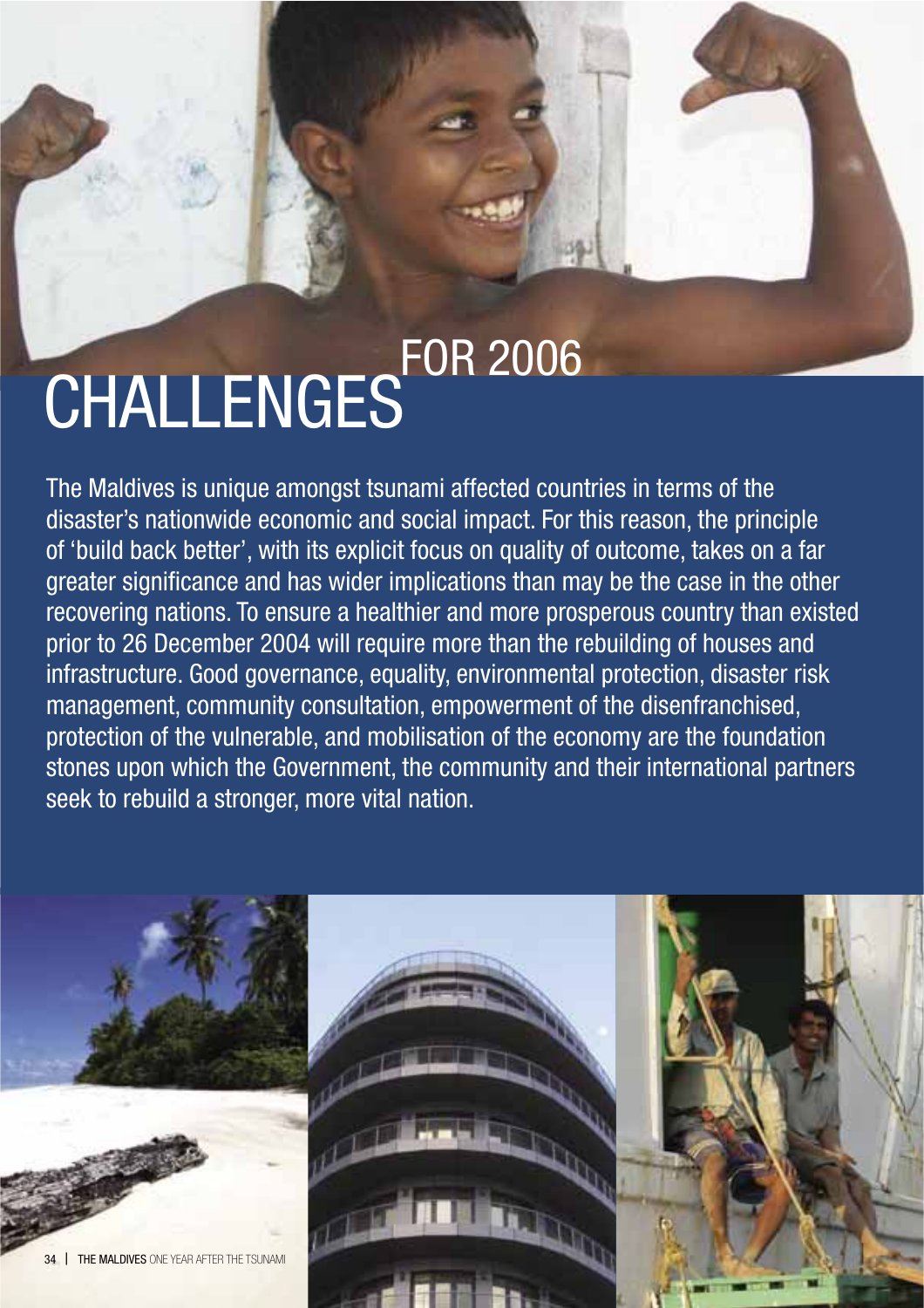

Numerous challenges lie ahead in the coming year and all partners in the recovery and reconstruction effort must unite to overcome them.

- The biggest challenge for 2006 will be attracting donor resources to fill the funding gap of US\$ 145 million.
- 2. Provision of safe, durable housing, with access to safe water and sanitation for all families will continue to be an issue in 2006.
- 3. Expansion of viable, diversified economic activity with an emphasis on job creation for young people is essential but may prove difficult.
- 4. Shifting the focus from simply replacing assets lost to programmes that help all contributors to the economy, including women and vulnerable groups, and also incorporate social welfare and community consultation policies.
- 5. Policies within recovery efforts dealing with gender, particularly vulnerability of women and children to increased risk of violence and sexual abuse, require strengthening.
- 6. Increased attention must be given to improving communications with the most affected communities and to provide them with regular updates on progress in shelter reconstruction.
- 7. The Government is currently embarking on a political and judicial reform programme that will see greater transparency and accountability. These steps must be supported by the international community as part of the recovery process.
- 8. A holistic approach to water conservation and sanitation, waste disposal, and renewable energy must be developed.
- 9. Due to the reforms taking place in the country, recovery and reconstruction is taking place in a political and social environment which is considerably different from pretsunami conditions, This in itself poses unique challenges for the coming year.
- 10. There is a need for nutrition improvement, agricultural diversification and linkage of farmers production to the resorts' demand.

Determining how well these challenges have been overcome will provide all stakeholders with a clearer picture of how recovery in this nation is progressing. But it will also provide us with a vision for the future—a vision that will unite us all, Maldivians and international community alike. Only in this way can we hope to maintain the momentum so desperately needed over the coming years and ensure the full recovery of the Maldives, a nation which, despite disaster, has united to build back better.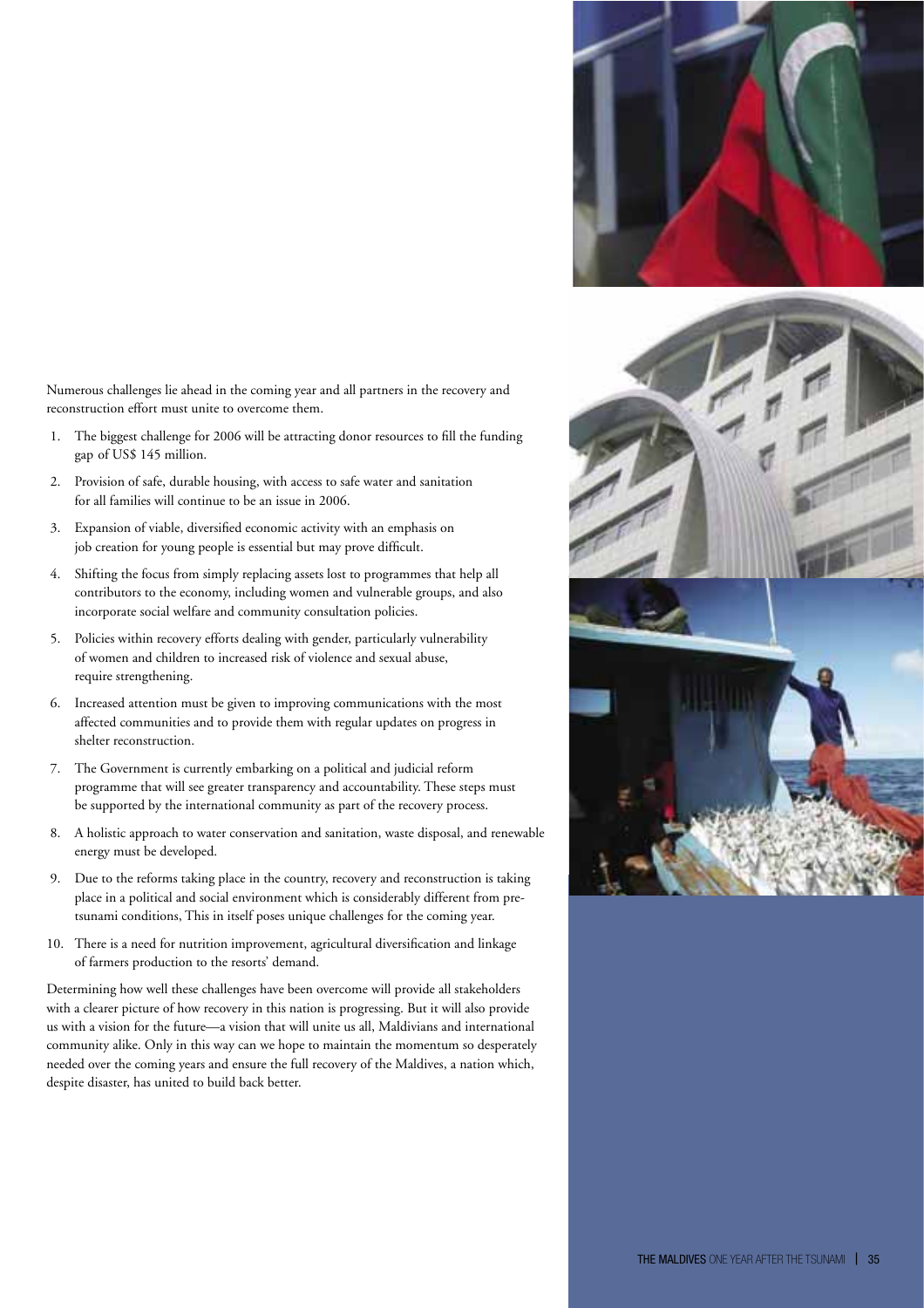### **BIBLIOGRAPHY**

| After the Tsunami – Rapid Environmental Assessment.                                    | A            |
|----------------------------------------------------------------------------------------|--------------|
| United Nations Environment Programme. February 2005.                                   | Α            |
| Development Assistance Database.                                                       | A            |
| website: http://dad.finance.gov.mv                                                     | Α            |
| Millennium Development Goals, Maldives Country Report.                                 | C            |
| Ministry of Planning and National Development, Malé, Republic of Maldives.             | B            |
| September 2005                                                                         | D<br>D       |
| Ministry of Finance and Treasury.                                                      | E            |
| website: http://www.finance.gov.mv                                                     | F            |
| Ministry of Planning and National Development.                                         | G            |
| website http://www.planning.gov.mv/                                                    | H            |
| Last accessed 21 December 2005.                                                        | ID           |
| Maldives Tsunami: Impact and Recovery. Joints Needs and Assessment.                    | IF           |
| World Bank, Asian Development Bank, UN System. February 15, 2005                       |              |
| Available online at http://www.undp.org/bcpr/disred/doc/tsunami/maldives/jn_assess.pdf | $\mathbb{I}$ |
| Last accessed 21 December 2005.                                                        | JI           |
| National Disaster Management Centre.                                                   | N            |
| Official Website: http://www.tsunamimaldives.mv/                                       | N            |
| Last accessed 21 December 2005.                                                        | N            |
| National Recovery and Reconstruction Plan.                                             | M            |
| Government of the Republic of Maldives, 2005.                                          | N<br>N       |
| Available online at http://www.tsunamimaldives.mv/idocs/Publications/NRRP.pdf          | N            |
| Last accessed 21 December 2005.                                                        | N            |
| Post-Tsunami Environmental Assessment, Maldives,                                       | N            |
| United Nations Environment Programme, June 2005                                        | 0            |
| The President's Office, Republic of the Maldives.                                      | S            |
| Official Website: http://www.presidencymaldives.gov.mv/v3/                             |              |
| Last accessed 21 December 2005.                                                        | U            |
| Republic of Maldives Tsunami Impact and Recovery.                                      | U            |
| Joint Needs Assessment, Asian Development Bank, World Bank and UN System,              | U            |
| MaldivesFebruary 2005.                                                                 | U            |
|                                                                                        | U            |
|                                                                                        | W            |

### **ACRONYMS**

| <b>ADB</b>       | Asian Development Bank                                             |
|------------------|--------------------------------------------------------------------|
| AmRC             | American Red Cross                                                 |
| ARC              | Australian Red Cross                                               |
| AusAid           | Australian Agency for International Development                    |
| CRC              | Canadian Red Cross                                                 |
| <b>BRC</b>       | <b>British Red Cross</b>                                           |
| DAD              | Development Assistance Database                                    |
| <b>DfID</b>      | United Kingdom Department for International Development            |
| <b>ECHO</b>      | European Commission Humanitarian Office                            |
| FA <sub>0</sub>  | Food and Agriculture Organisation                                  |
| GDP              | Gross Domestic Product                                             |
| <b>HIRU</b>      | Housing and Infrastructure Redevelopment Unit                      |
| <b>IDP</b>       | Internally Displaced Person                                        |
| <b>IFRC</b>      | International Federation of the Red Cross                          |
|                  | and Red Crescent Societies                                         |
| INGO             | International Non-Governmental Organisation                        |
| <b>JICS</b>      | Japanese International Cooperation System                          |
| MDG              | Millennium Development Goal                                        |
| <b>MIDP Unit</b> | Managing Internally Displaced Persons Unit                         |
| <b>MOFAMR</b>    | Ministry of Fisheries, Agriculture and Marine Resources            |
| MOFT             | Ministry of Finance and Treasury                                   |
| NDMC             | National Disaster Management Centre                                |
| <b>NERU</b>      | National Economic Recovery Unit                                    |
| NGO              | Non-Governmental Organisation                                      |
| <b>NRRP</b>      | National Recovery and Reconstruction Plan                          |
| <b>NSS</b>       | National Security Service                                          |
| OCHA             | United Nations Office for the Coordination of Humanitarian Affairs |
| <b>SPHERE</b>    | Humanitarian Charter and Minimum Standards                         |
|                  | in Disaster Response                                               |
| UNDAC            | United Nations Disaster Assessment and Coordination                |
| <b>UNDP</b>      | United Nations Development Programme                               |
| <b>UNEP</b>      | United Nations Environment Programme                               |
| <b>UNFPA</b>     | United Nations Population Fund                                     |
| <b>UNICEF</b>    | <b>United Nations Children's Fund</b>                              |
| WB               | World Bank                                                         |
| <b>WFP</b>       | World Food Programme                                               |
| <b>WHO</b>       | World Health Organisation                                          |